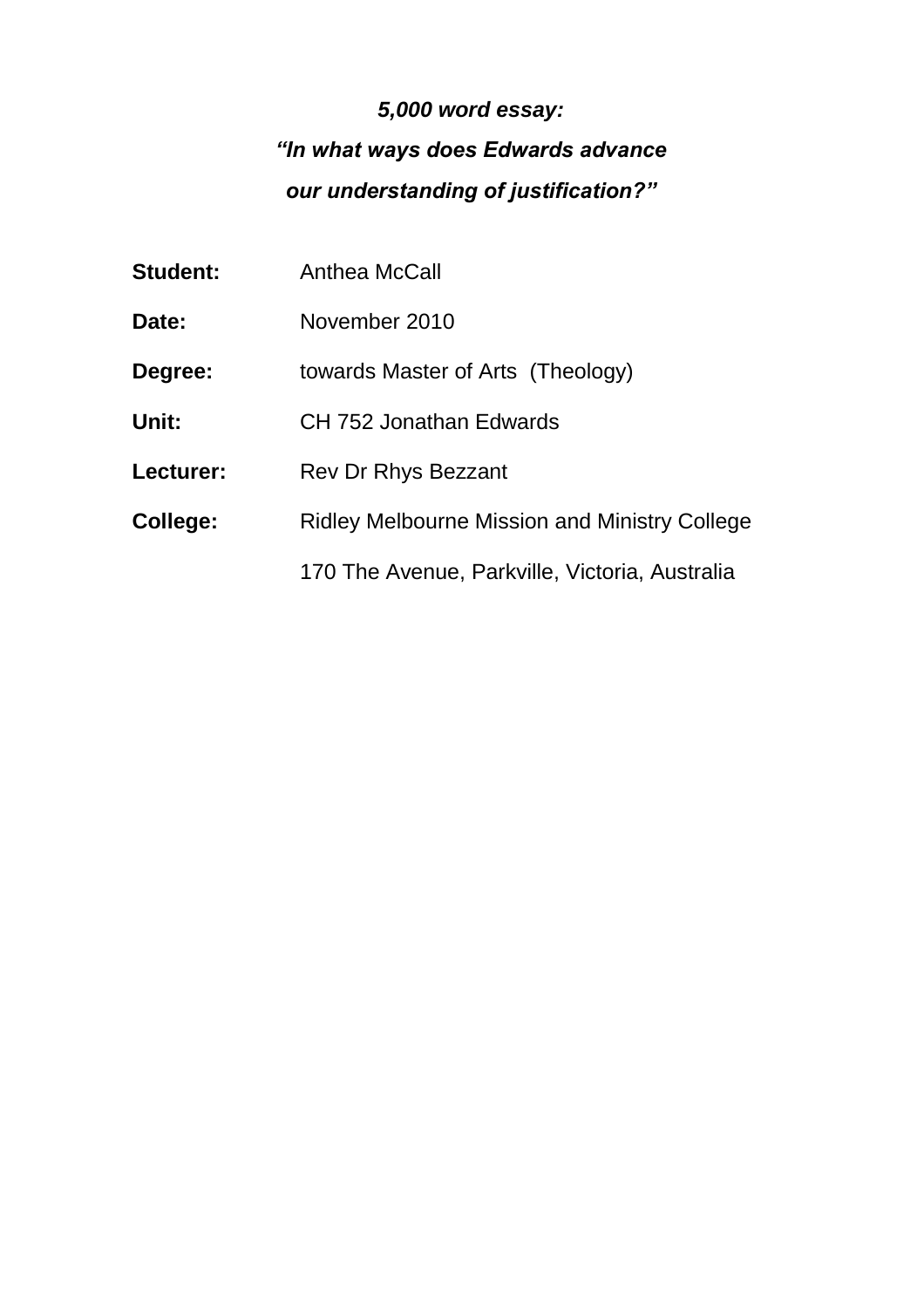# **ABSTRACT**

 In answering how Edwards advances our understanding of justification, we firstly survey briefly where the topic featured in his writings and preaching. We find that it had an important place. The essay then sets Edwards in his context to answer where justification had progressed to by his time, and what the significant questions were which influenced his defence and preaching of the doctrine. This then helps us to see Edwards' particular contributions and emphases. The thesis of this essay is that Edwards was not a conservative but an innovator. He was thoroughly committed to his predecessors' Reformed understanding of justification by faith alone, but he advanced the historic arguments with other biblical exposition and theologically informed philosophical reasoning.

 The main section of the essay explores the doctrine of justification by faith alone, with particular reference to Edwards' emphasis on imputation and Christ's active and passive obedience, and his particular contribution to understanding how faith relates to salvation. We also explore Edwards' concern for the right connection to faith of a life of good works. The distinctive contributions he makes here come through his ideas of union with Christ, fitness, and non-causal conditions. Edwards' language and arguments caused him to express some things differently to his predecessors. This has led some to question Edwards' orthodoxy, or even deny it. Rather than advancing our understanding of justification, they suggest Edwards moves it dangerously towards Roman Catholicism. We apply our findings about Edwards' theology to these objections and conclude they are unfounded, and that Edwards has been misunderstood.

 The essay finally reflects on how the content, manner of preaching, and biblical-historical framework of justification advance our understanding of the role justification plays in evangelism and mission for individual and societal transformation.

We contend that Edwards' work is a powerful and important moment in the historical progression of clarifying and defending biblical doctrine. His is an exposition of such clarity and depth that all succeeding generations will benefit from carefully coming to grips with his arguments and critiquing them.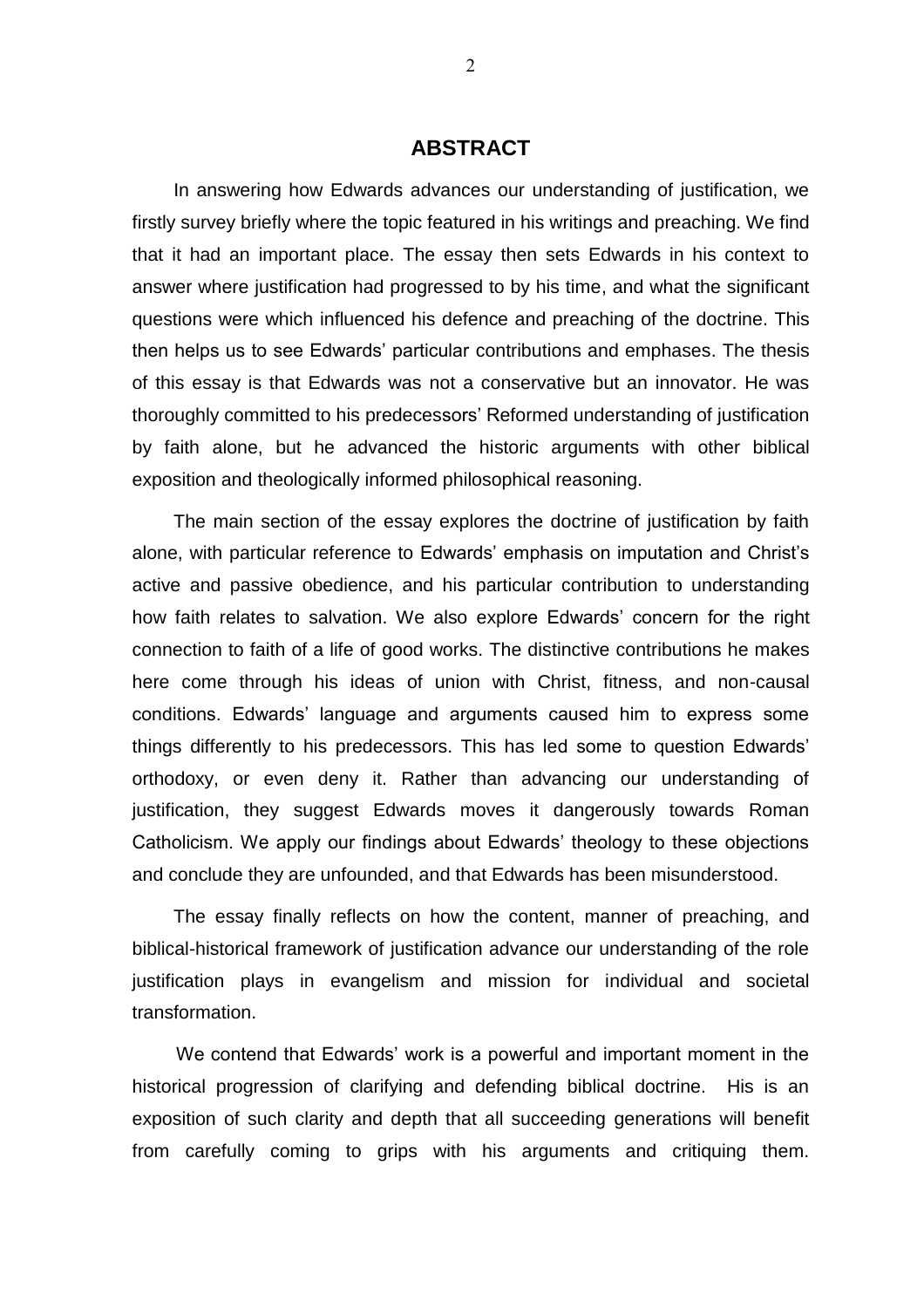#### **Introduction**

<u>.</u>

 Many doctrines were important in Jonathan Edwards' preaching and writing ministry, and left a significant contribution to Christian thought. The doctrine of justification was one of them. His Masters Thesis was on the subject.<sup>1</sup> He also chose to defend justification by grace through faith at the Yale commencement address in 1723. According to Edwards, the beginnings of the revival in Northampton in 1734-35 were sparked by sermons on justification. <sup>2</sup> These sermons are included in the volume of his preaching he had published, and the importance of the theme of justification is highlighted by Edwards in its preface.<sup>3</sup> Additionally, his notes are replete with entries and essays dealing with the topic of justification by faith.4 Schafer suggests that Edwards gave it little emphasis in the last 20 years, <sup>5</sup>yet a number of essays and notes on justification were written in those years. 6

One reason justification remained a key topic for Edwards was because of the continued theological challenges to it from various quarters. Indeed, understanding the context in which Edwards formulated and preached this doctrine will help to clarify his distinctive emphases. The question of how Edwards advances our understanding of justification demands us first to ask the question 'Advances *from* what'? Where had the understanding of justification progressed to? And what were the influences on the theological thinking of Edwards' day? Edwards was an inheritor of the Reformation doctrine of justification.<sup>7</sup> He is also regarded as the last of the

<sup>1</sup> Edwards, J. 'A Sinner is not Justified in the Sight of God except through the Righteousness of Christ Obtained by Faith'. Pages 60-66 in *Sermons and Discourses 1723-1729.* WJE 14. Edited by Kenneth P. Minkema. New Haven: Yale University Press, 1997.

<sup>2</sup> Edwards, J. *Sermons and Discourses 1734-1738* (WJE 19; ed. M. X. Lesser; New Haven and London: Yale University Press, 2001), 795.

<sup>3</sup> Jonathan Edwards, 'Preface to *Discourses on Various Important Subjects*', in *Sermons and Discourses 1734-1738*, 793-798.

<sup>4</sup> For example, no. 1354 focuses on the topic in Jonathan Edwards, 'Miscellany 1354', in *The "Miscellanies" (Entry Nos. 1153-1360)* (WJE 23 ed. D. A. Sweeney; New Haven and London: Yale University Press, 2004), 506-543.

<sup>5</sup> Schafer, T. A. 'Jonathan Edwards and Justification by Faith'. *Church History* 20 (1951) 55-67, 57. His conviction is that certain elements of Edwards doctrine of justification 'cause it to occupy an ambiguous and somewhat precarious place in his theology.' These are the prominent attention to the role of faith over the doctrines connected with satisfaction and imputed righteousness, 58. But Gerstner is surely right that Edwards shifted his strategic defence against Arminianism to the root in the libertarian, voluntaristic view of the will. Gerstner, J. H. Jonathan *Edwards – A Mini-Theology.* Tyndale House, Illinois, 1987, 81.

<sup>6</sup> The Controversy Notebooks were written 1740s to the 1750s. See especially Jonathan Edwards, '"Controversies" Notebook: Justification', in *Writings on the Trinity, Grace and Faith* (WJE 21; ed. S. H. Lee; New Haven and London: Yale University Press, 2003), 328-413. Miscellanies 1153-1360 cover the period from 1751- 1758 from whence I have already mentioned entry 1354 on the topic (see footnote 4 above). 1250, 1260a, 1279- 80, 1346, also are on the nature of justification and faith.

<sup>7</sup> For a good summary analysis of the Puritan developments see McGrath, Alister E. *Iustitia Dei: A History of the Christian Doctrine of Justification.* Cambridge: University Press, 2005, 111-121.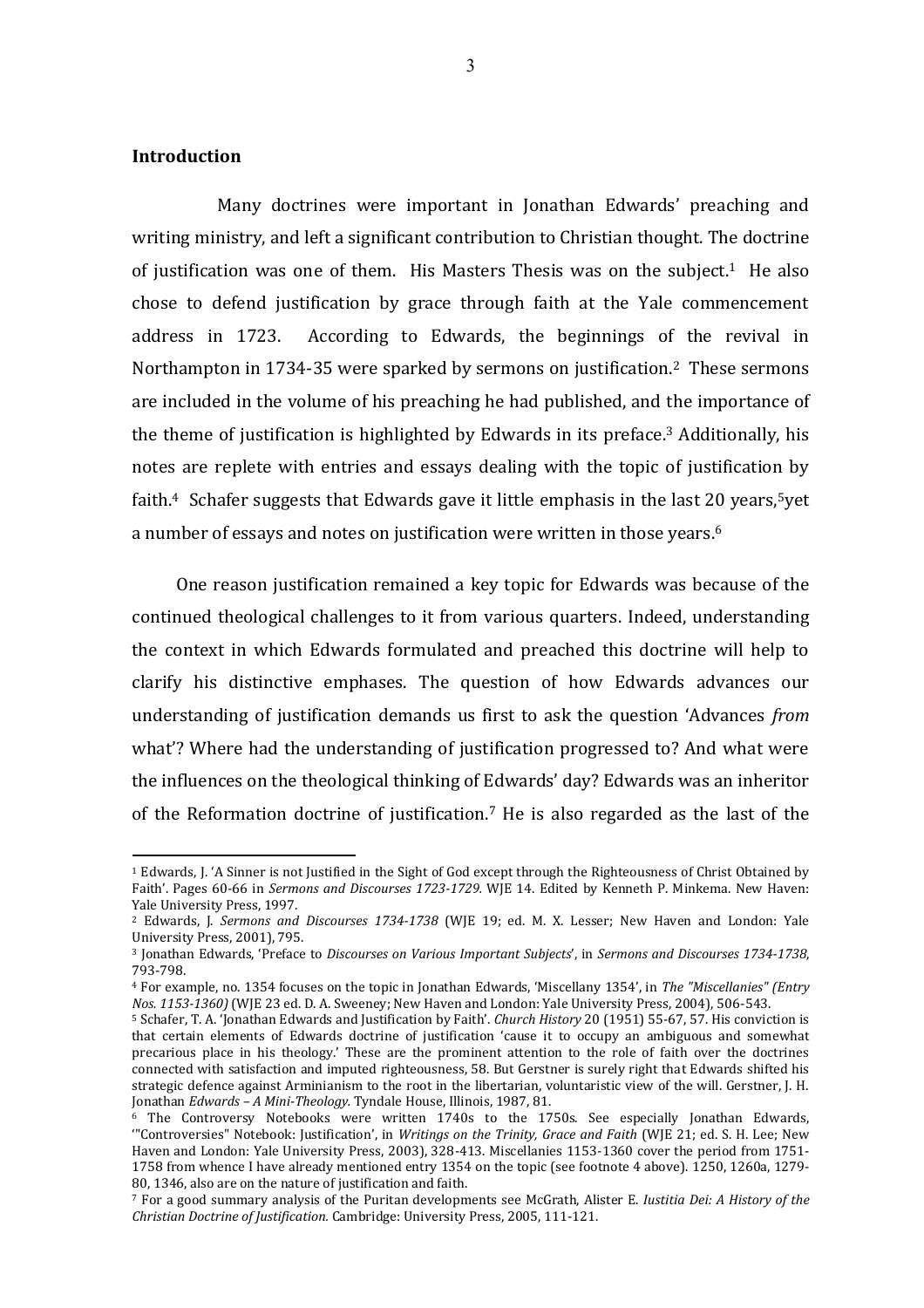Puritans and the first Evangelical. He had to defend the doctrine of justification amidst the challenges of Enlightenment thinking. In addition, the three threats to the purity of Reformed belief and practice in Edwards' time and place were Catholicism, Arminianism and Antinomianism. We will answer the essay question with these influences in view. Cherry avers that each generation was called upon to interpret the fundamental doctrine of justification by faith for his or her own time and place.<sup>8</sup> It is the contention of this essay that Edwards did so upholding fully the Reformation doctrine of justification as he engaged with his context and yet advanced the understanding of the doctrine in several ways to deal with the contemporary questions. He:

1. had a comprehensive understanding of justification in terms of what Christ's work achieved for the believer.

2. addressed the complex issues of how faith relates to justification, by developing more precisely the Reformed understanding of union with Christ and explaining the relationship by his notions of fitness and conditions.

3. used the same categories to argue for post-justification obedience as a fitting response, and more sharply than any showed that a holy life was a natural outflow of justification by faith. In this regard he also explained how any valid sense of reward should be understood.

4. He made justification the centrepiece of evangelism.

5. His vision for a renovated world meant his preaching of justification was not just promoting individual renewal but transformation of the world.

## **Edwards' social and religious context**

1

Edwards' writing and preaching on justification addressed Arminianism and Antinomianism in particular. Antinomianism was a 100 year old threat since Anne Hutchinson was banished for her errors. Arminianism was a new movement lapping

<sup>8</sup> Cherry, Conrad. *The Theology of Jonathan Edwards: A Reappraisal.* Bloomington: Indiana University Press, 1990, 90.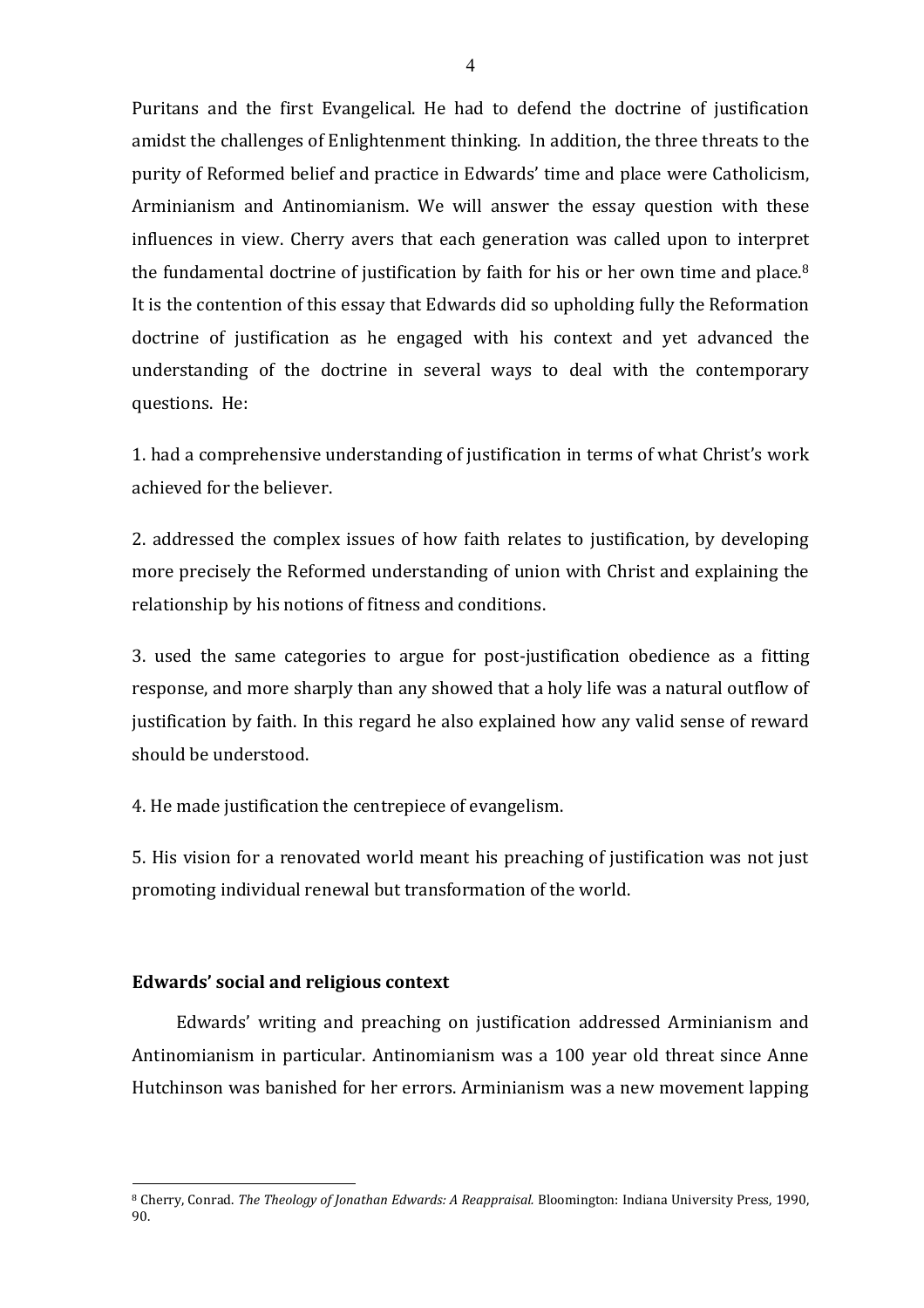at American shores' in the early eighteenth century.<sup>9</sup> Catholicism was an even older Puritan enemy, though was not an immediate threat in the way the above two were.

'Arminianism' was the term for a growing theological trend, whose adherents found attractive the idea that humans can contribute something towards salvation. Goen clarifies the term saying 'it had less to do with Jacobus Arminius (1560-1609), the Dutch theologian from whom it took its name, than with a mood of rising confidence in man's ability to gain some purchase of the divine favor by human endeavor'.<sup>10</sup> Minkema adds that Arminianism maintained the free will of humankind to accept or reject the grace of God.'<sup>11</sup> This religious view and its individualistic ideas were evidence of the Enlightenment Zeitgeist influencing New England. In marshalling his intellectual resources against Arminianism Edwards was not only combating notions of justification by human works, but also notions which would unravel the Puritan vision of a community of mutual relationships and responsibilities.<sup>12</sup>

Edwards' public debate against Arminianism began at his Yale days. His Commencement address on justification was in the context of growing fears that Arminianism would infiltrate the university following its Rector Timothy Cutler who had the previous year been fired for his Arminian leanings. <sup>13</sup> Closer to home, in the period just before Edwards stepped into his Northampton pulpit to deliver his revival sermons, Edwards writes of the 'great noise in this part of the country, Arminianism'.<sup>14</sup> He is probably referring to the disturbance precipitated by two nearby ministers with unorthodox views. Into this social and religious context we also remember that Puritan Preparationism could be seen to give sanctification priority over justification. Goen writes that an imperceptible shift in church life to moral striving in New England resulted in many orthodox ministers unknowingly

<u>.</u>

<sup>9</sup> Cherry, *Theology*, 92.

<sup>10</sup> Goen, Clarence C. 'Editor's Introduction'. Pages 1-95 in *The Great Awakening.* WJE 4. Edited by Clarence C. Goen. New Haven: Yale University Press, 1972, 10.

<sup>11</sup> Minkema, Kenneth P. 'Preface to the Period'. Pages 3-46 in *Sermons and Discourses 1723-1729.* Works of Jonathan Edwards 14. Edited by Kenneth P. Minkema. New Haven: Yale University Press, 1997, 17.

<sup>12</sup> Covenants promoted mutual obligations not individual self- expression. For examples of New England Church Covenants see *'*A coppy of ye covenant made at ye Gathering of ye first chh: in Reading, in New England, about ye yr 1644'. *Reading, Mass., Church Records, 1644-1769*. Reading supplied for MA via Ridley Melbourne; and "Copy of a Covenant, Entered into and Subscribed, by the People of God at Northampton . . . March 16, 1742" (*WJE, vol. 39).* <sup>13</sup> He had effectively declared his decision to join the Anglican Church For several reasons Anglicanism was particularly abhorrent to many New England Puritan minds. For example to some it was synonymous with Arminianism. Marsden, *Jonathan Edwards, A Life*, 87.

<sup>14</sup> Edwards, Jonathan. 'A Faithful Narrative'. Pages 97-211 in *The Great Awakening.* WJE 4. Edited by C. C. Goen. New Haven: Yale University Press, 1972, 148.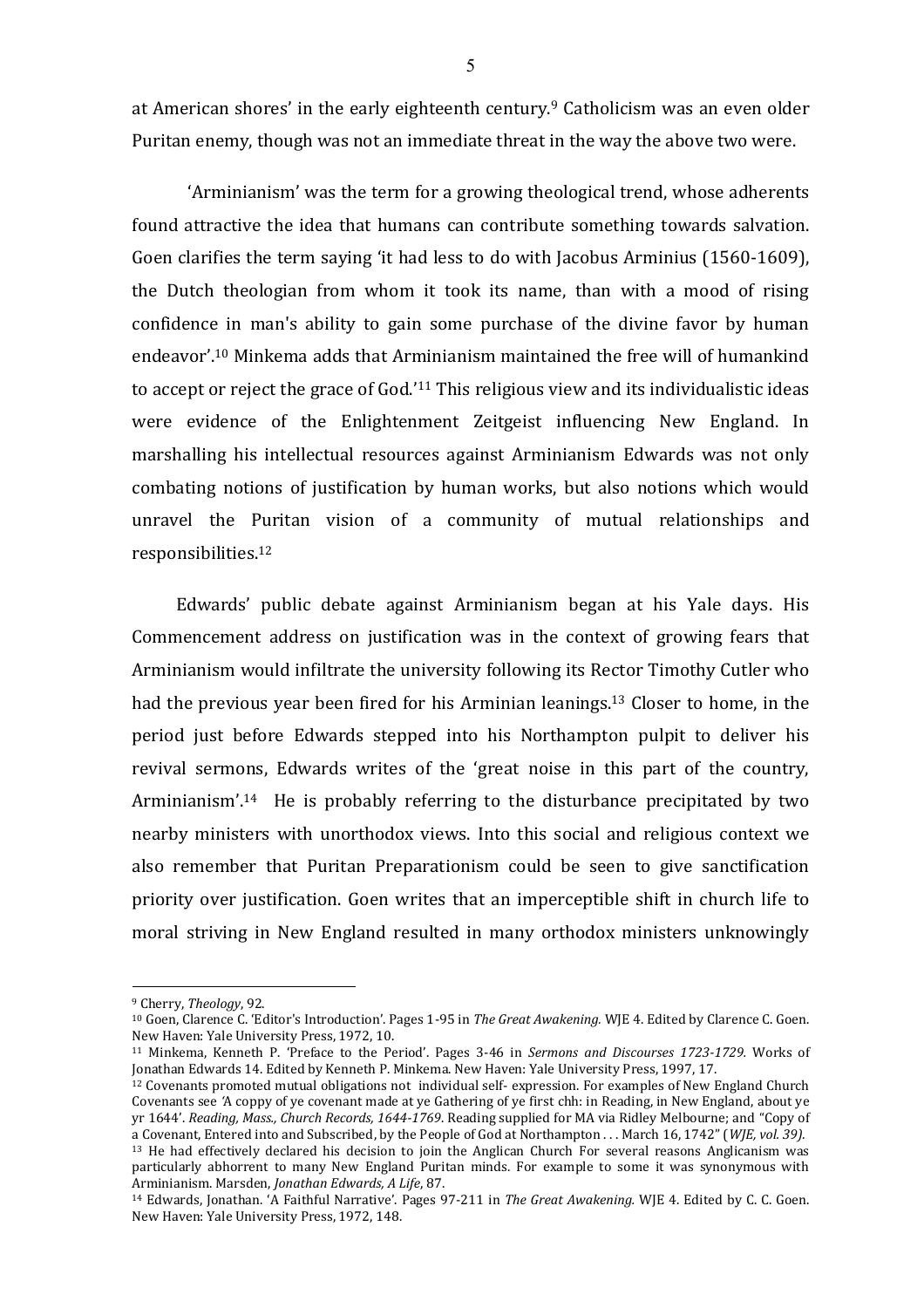'encouraging a subtle form of salvation by works.'<sup>15</sup> Edwards' own parish may have been affected by these alternative formulations of the gospel. Justification was certainly a controversial subject to be preaching. Some of his own congregation members opposed the theme in the pulpit.<sup>16</sup> At least in England Arminianism was beginning to find some aspects of the interpretations of the doctrine of justification by faith offensive, such as the notion of it being 'apart from works'. There was an increasing demand for God to be fair and give just recognition of effort.<sup>17</sup>

The other movement causing concern was Antinomianism. It emphasised that assurance comes upon conversion and is not dependant on visible sanctification. According to Winthrop one of Anne Hutchinson's errors was that 'no sanctification can help us to evidence to us our justification.' <sup>18</sup> Amidst the debates of the day surrounding the connection of God's saving work and its visible signs, Edward's grandfather had begun to relax the criteria for admission to the Lord's Supper. In effect, he had begun to sever the connection between justification and sanctification.<sup>19</sup> It may be that when Edwards arrived at Northhampton he entered a situation where, ecclesiologically, a type of antinomianism was present.<sup>20</sup> Antinomianism was feared for its apparent weakening any imperative for persevering in godliness, and its potential undermining of order because it gave priority to direct divine inspiration.<sup>21</sup>

In sum, these two movements were clearly in danger of opposite errors: salvation through works on the one hand, and justification without works on the other. As Edwards wrote and preached, he sought to address questions such as 'How is a person justified exactly?'; 'Why must it be by faith alone?'; and 'What role do human

<u>.</u>

<sup>15</sup> Goen, 'Editor's Introduction,' *WJE* 4:10.

<sup>16</sup> Ola Winslow notes some of the more influential members of his congregation opposed strongly, particularly Israel Williams. In Logan, Samuel T., Jr. 'The Doctrine of Justification in the Theology of Jonathan Edwards'. *Westminster Theological Journal* 46/1 (1984): 26-52, 26. See also Edwards, J. *A Faithful Narrative*, 148.

<sup>17</sup> Jenson, Robert W. *America's Theologian: A Recommendation of Jonathan Edwards.* New York/Oxford: Oxford University Press, 1988, 55. See also Holifield, E. Brooks. *Theology in America: Christian Thought from the Age of the Puritans to the Civil War.* New Haven/London, Yale Press, 2003, 114.

<sup>18</sup> John Winthrop's journal, '*History of New England'*, cited in Logan, "The Doctrine of Justification", 28.

<sup>19</sup> Logan suggests this was in a manner similar to Anne Hutchinson, Logan, Samuel T., Jr. 'The Doctrine of Justification in the Theology of Jonathan Edwards'. *Westminster Theological Journal* 46/1 (1984): 26-52*,* 29. <sup>20</sup> Logan, *Ibid,* 29.

<sup>&</sup>lt;sup>21</sup> See for example, *The Examination of Mrs. Ann Hutchinson at the Court at Newtown, 1637, 5. Notes supplied for* MA class, Ridley Melbourne, 2010.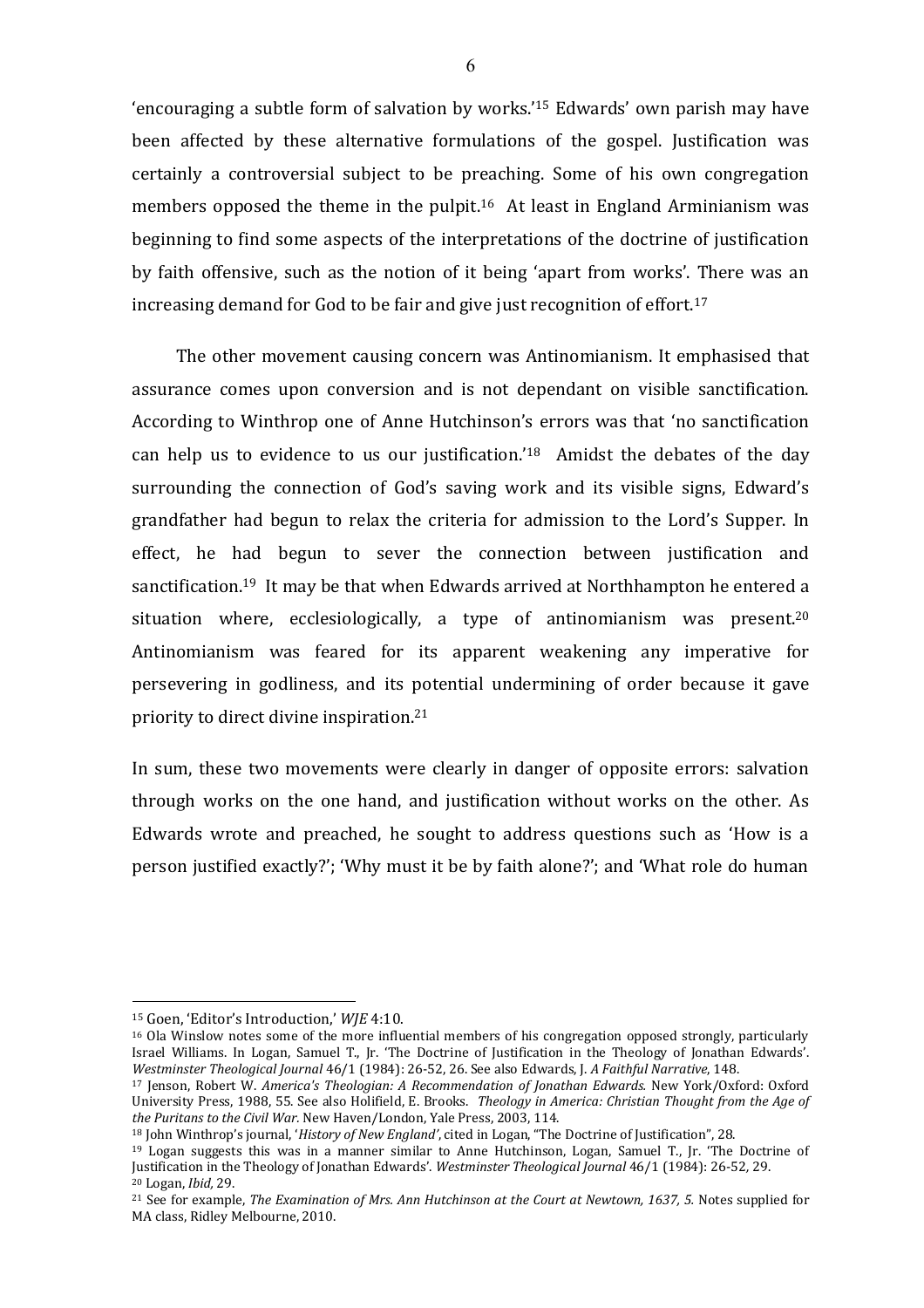faith and obedience play in the process?' His comprehensive case steers a course between the two opposing debates, which allowed neither a place.<sup>22</sup>

# **The nature of justification**

What Edwards does is to powerfully affirm the Reformation understanding of justification by faith, yet, he clarifies the aspect of their teaching about imputation of righteousness.

From Romans 4.5, Edwards argued that God justifies the ungodly apart from any works of their own, but on the basis of faith alone. In the face of Arminianism it was important for Edwards to stress that God regards the unjustified as ungodly, so that it cannot be said that any goodness in a person is the ground for justification nor can the Spirit's work be accounted a cause of justification. The truths of divine sovereignty and human inability remain constant anti-Arminian themes for Edwards' ministry.<sup>23</sup> The doctrine which Edwards finds in Rom 4.5 is summarised as:

"That we are justified only by faith in Christ and not by any manner of virtue or goodness of our own."<sup>24</sup>

Edwards teaches the Reformation truth, that Christ imputes the benefits of justification to the believer. However, what Edwards does, is to place justification by grace through faith within the larger frame of Christ's whole life and not just his death. Edwards argues that 'from his incarnation to his resurrection, the purchase of redemption was made'.<sup>25</sup> Christ was obedient to his Father when he went to the cross to die for our sins. Yet Christ was also obedient every day of his earthly life. He positively fulfilled all the righteous demands of the law. As a result of Christ's righteousness his sacrifice satisfied the punishments required by the law for sin. Christ's righteousness is also imputed to the believer. So he or she is not only forgiven, but receives God's approval.<sup>26</sup> Edwards calls these two functions of Christ's work in his death and life Christ's passive righteousness, and Christ's active righteousness respectively. He says:

<sup>&</sup>lt;sup>22</sup> Or, in Logan's words, 'Edwards sought to walk the razor's edge of biblical truth while avoiding the illusory appeal of both Arminianism and Antinomianism.' Logan, *Ibid*, 30.

<sup>23</sup> Logan, *Ibid*, 310.

<sup>24</sup> Edwards, J. 'Justification by Faith Alone'. Pages 143-242 in *Sermons and Discourses 1734-1738.* WJE 19. Edited by Max X. Lesser. New Haven and London: Yale University Press, 2001, 149.

<sup>25</sup> Jonathan Edwards, *A History of the Work of Redemption* (WJE 9; New Haven: Yale University Press, 1989), 295. <sup>26</sup> For a good summary of what is significant about Edwards view of the atonement see Conrad Cherry, *The Theology of Jonathan Edwards*, 93.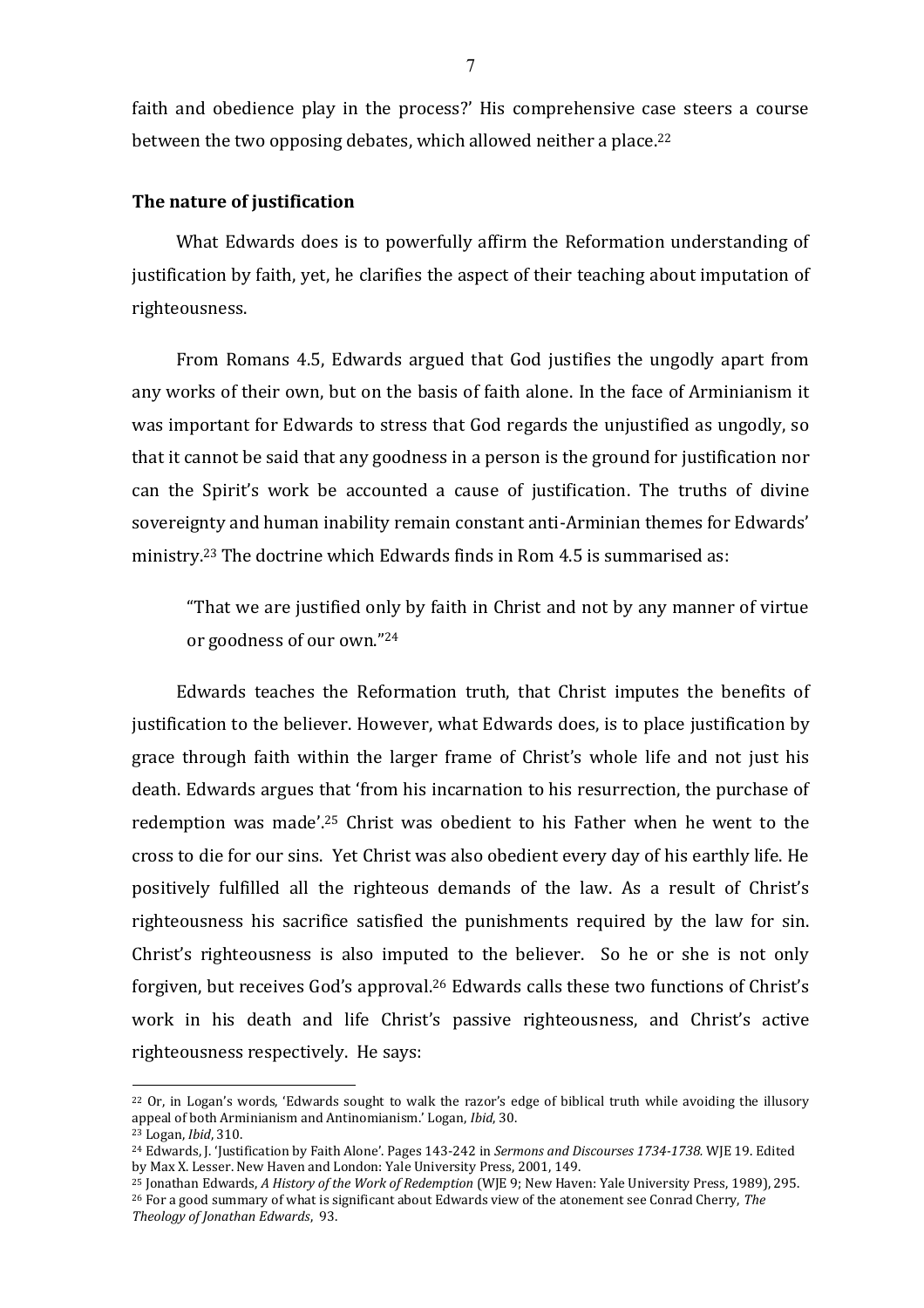… there can be no doubt that justification is a certain act of positive favor that not only frees a person from sin but is also understood in fact as the approval of him as righteous through the righteousness of Christ, both active and passive in both obedience and satisfaction.<sup>27</sup>

Edwards insisted on the necessity of both for the atonement, and stressed Christ's active obedience for justification against those who denied it. Arminianism taught that God took care of sin, and so removed the obstacles to a good life, so that we now must get on with it. <sup>28</sup> But Edwards summarises:

… Some suppose that nothing more is intended in Scripture by justification than barely the remission of sins; if it be so it is very strange….

Then Edwards reiterates his two-fold view of the atonement…

A person is said to be justified when he is approved of God as free from the guilt of sin, and its deserved punishment, and as having that righteousness belonging to him that entitles to the reward of life

that a believer's justification implies not only remission of sins, or acquittance from the wrath due to it, but also an admittance to a title to that glory that is the reward of righteousness, is more directly taught in the Scripture, as particular in Rom 5;1-2, where the Apostle mentions both of these, as joint benefits implied in justification… <sup>29</sup>

An Arminian view tells half the story and gives God half the glory. Edwards says:

to suppose that all that Christ does is only to make atonement for us by suffering, is…to rob him of half his glory…for if so, all that he does is to deliver us from hell; he does not purchase heaven for us.<sup>30</sup>

So Edwards teaches a very fulsome and positive view of what Christ achieved for the believer. Works are necessary for justification, but not our own but Christ's. It is not possible that imperfect obedience can be sufficient to a holy God. God doesn't lower

<sup>27</sup> Jonathan Edwards, 'A Sinner is not Justified in the Sight of God except through the Righteousness of Christ Obtained by Faith', in *Sermons and Discourses 1723-1729* (WJE 14; ed. K. P. Minkema; New Haven: Yale University Press, 1997), 60.

<sup>28</sup> Jenson, R. *America's Theologian*, 60.

<sup>29</sup> Jonathan Edwards, 'Justification by Faith Alone', 150, 151.

<sup>30</sup> Jonathan Edwards, 'Justification by Faith Alone', 240.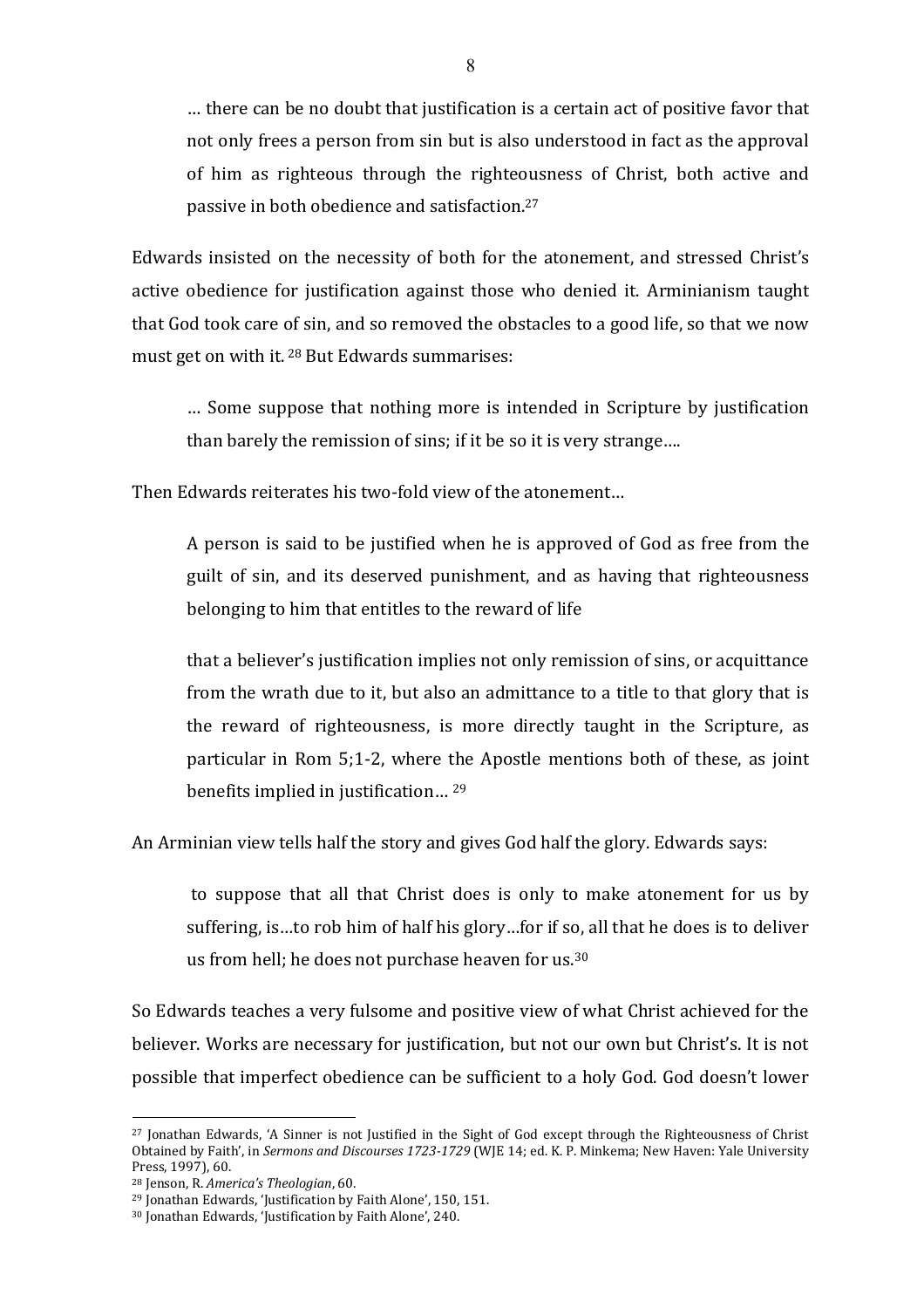or change the standards, as Arminians were want to argue, so that God can accept our faith as a work. No, infinite guilt on our part, requires infinite righteousness, and for that God has provided Jesus for us. The mindset of being self-made persons is still a challenge today, even more so than in Edwards' day, so a doctrine of total dependence on God for our past, present, and future salvation will still be uncongenial.<sup>31</sup> Edwards' emphasis is a lesson for us.

#### **By faith alone**

Edwards also advances our understanding of how justification relates to faith. Whilst the forensic understanding of salvation maintains the gift character of it, we must adequately portray the act of the human recipient.<sup>32</sup> Logan says that in Edwards' suggestion for understanding the particle 'by' "lies a major portion of Edwards' contribution to the discussion."<sup>33</sup> Edwards says the word 'by' faith does connote conditionality of justification, however he distinguishes between causal and noncausal conditionality. Christ's atoning work is the sole causal condition of justification for the believer. But faith is a non-causal condition for justification. Edwards:

in one sense Christ alone performs the condition of our justification and salvation; and in another sense, faith is the condition of our justification…there is a difference between being justified by a thing, and that thing universally, necessarily, and inseparably attending justification;…<sup>34</sup>

For Edwards a cause is an antecedant on which the event depends. It is the reason or ground for something being. God's grace is the only legitimate cause for justification. Faith is unique among non-causal conditions and is of a different order to the conditionality of anything else.<sup>35</sup> Faith does what nothing else can do. Significantly, to explain this Edwards develops the notions of union with Christ and fitness. Firstly, Edwards finds that the traditional way of understanding faith as an instrument

<sup>31</sup> Jenson, *America's Theologian* 55

<sup>32</sup> Cherry, M. *Theology*, 91-92.

<sup>33</sup> Logan, S.T. 'The Doctrine of Justification in the Theology of Jonathan Edwards', 32. See also Cherry who says that it is here, at the point of the linkage between faith and its reality, that Edwards interprets the substance of the doctrine of justification and delineates the meaning of salvation. Cherry, *Theology,* 90.

<sup>34</sup> Edwards, *Justification by Faith,* 152.

<sup>35</sup> Cherry, *Theology*, 100-101.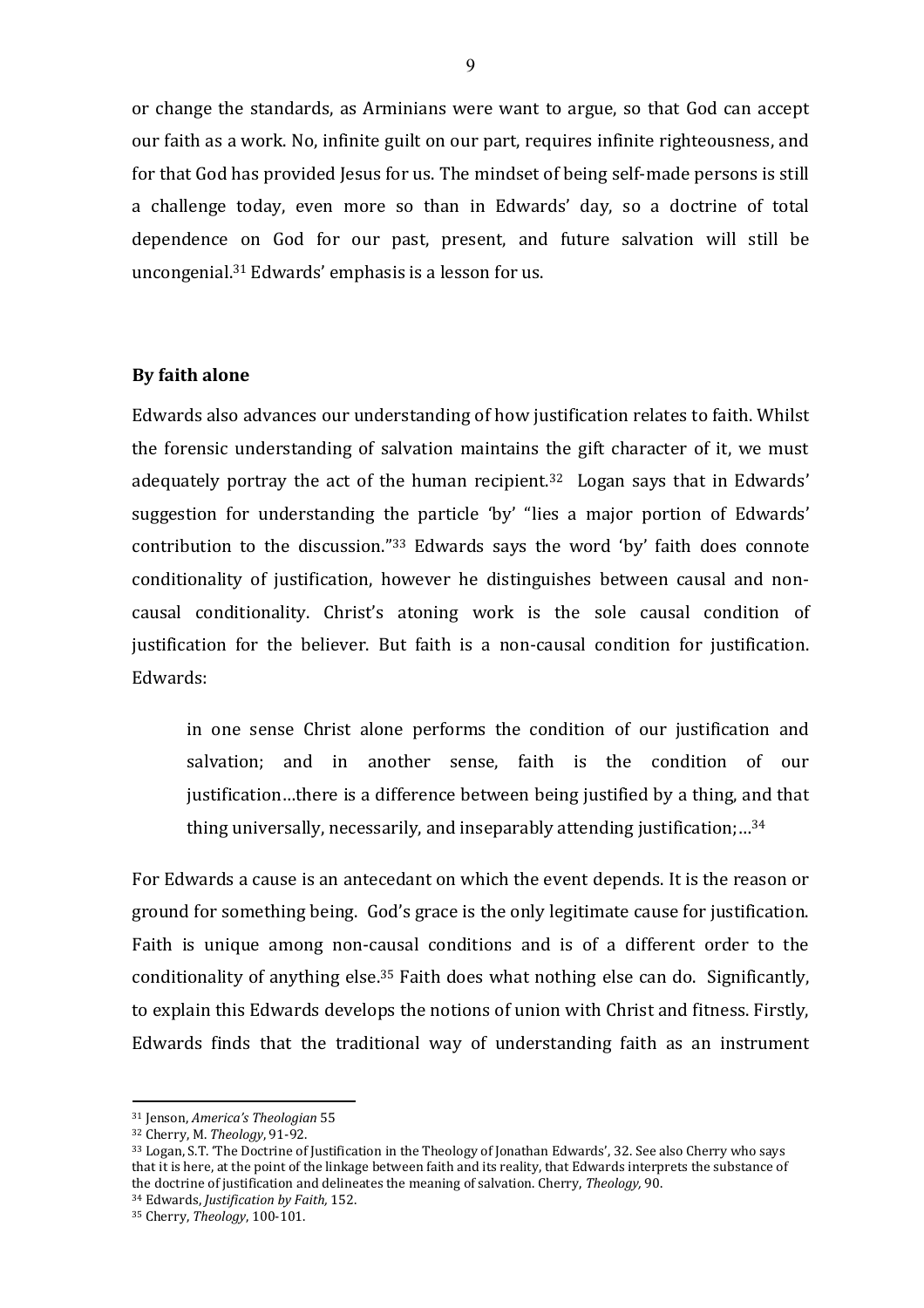inadequately represents the role of faith in justification. It is an 'obscure way of speaking'. 36

If faith be an instrument, it is more properly the instrument by which we receive Christ, than the instrument by which we receive justification.<sup>37</sup>

The unique role of faith is that by faith we are united to Christ, which union forms the foundation upon which God's justifying verdict is based. <sup>38</sup> Edwards notes the importance of such biblical imagery as marriage, and the tree and the branches as evidence of this vital union. All the benefits which come to the believer are grounded on this union. Thus by faith we receive Christ and being united to Christ we are pronounced justified by God.

Edwards further explains the relation of faith to justification, and faith and union with Christ, in terms of natural **'**fitness' or 'suitability'. He sees these relationships as ontologically grounded. <sup>39</sup> God sees it fit in his divine ordering of the world, that they belong together. Faith is naturally fitted to justification yet that does not have to mean cause and effect. It is a reflection of God's love for order. In Edwards' words:

God will neither look on Christ's merits as ours, nor adjudge his benefits to us, till we be *in* Christ: nor will he look upon us as being *in* him, without an active unition of our hearts and souls to him; because he is a wise being, and delights in order, and not in confusion, and that things should be together or asunder according to their nature; and his making such a constitution is a testimony of his love of order …<sup>40</sup>

It is also an expression of God's nature to treat persons as intelligent active relational beings. So it is right that for a union there be:

a mutual act of both, that each should receive the other, as actively joining themselves one to another…'. Christ the Mediator has already purchased justification so it is 'meet that believer should have this purchased benefit assigned to him'. 'Faith includes the whole act of unition to Christ as a Saviour.

<u>.</u>

<sup>36</sup> Edwards, *Justification by Faith*, 152-154.

<sup>37</sup> Edwards, *Justification by Faith*, 153.

<sup>38</sup> Logan, 'The Doctrine of Justification in the Theology of Jonathan Edwards', 34.

<sup>39</sup> Logan, *Ibid,* 37.

<sup>40</sup> Edwards, 'Justification by Faith Alone',161.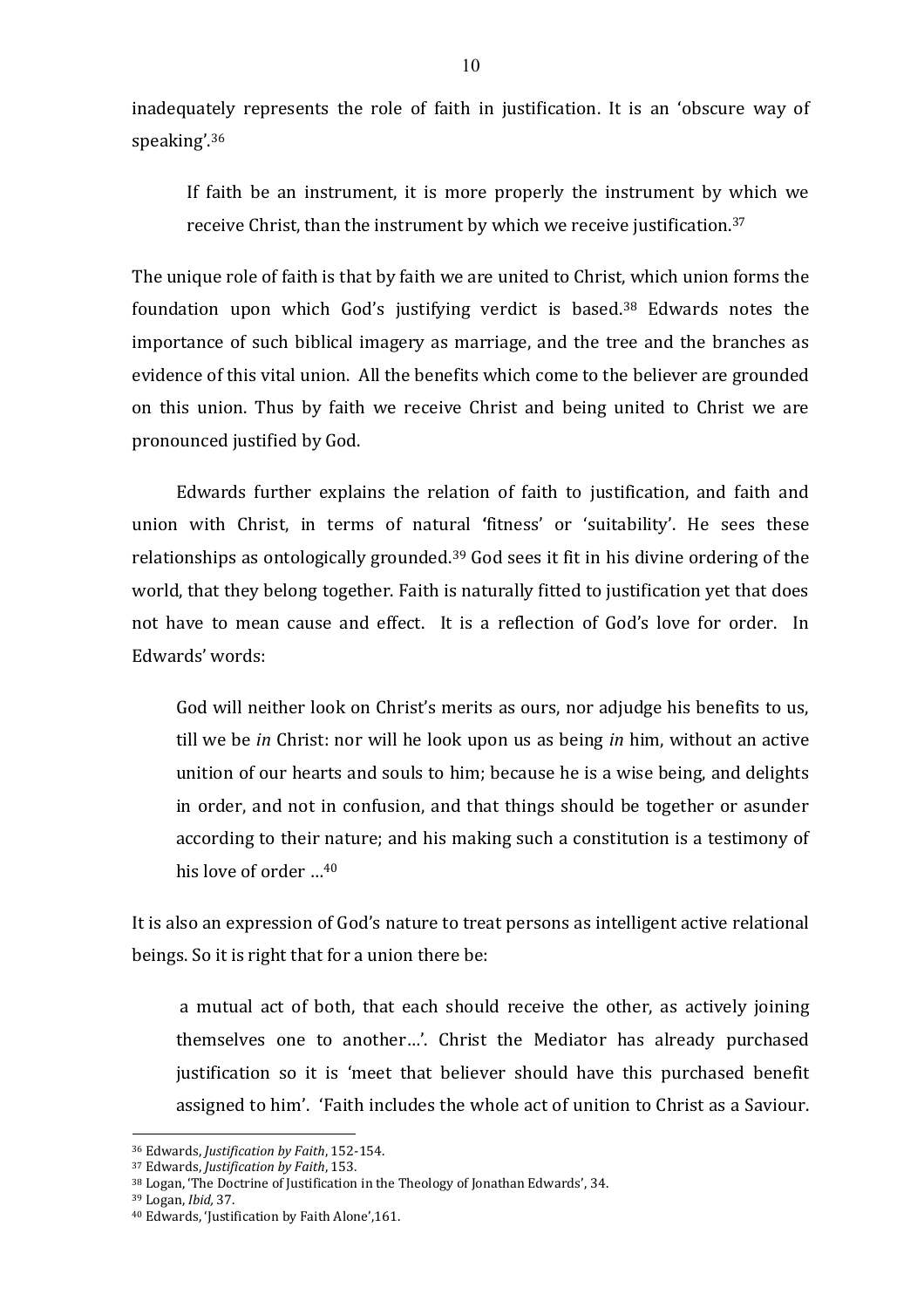The entire active uniting of the soul, or the whole of what is called coming to Christ, and receiving him is called faith in Scripture. <sup>41</sup>

So faith does not merit union with Christ and union with Christ does not merit justification; instead they are naturally fit or appropriate relations, part of Jonathan Edward's view of beauty in the divine order.

We also note Edwards' very active understanding of faith. The believer is not a mere passive bystander in this satisfaction-merit exchange between God and the Mediator. Faith is different to Calvin's 'empty vessel' which receives imputed righteousness.<sup>42</sup> Edwards develops metaphors beyond the common Reformation legal ones to describe the relationship of humans to Christ and the human involvement in the affair. He uses mercantile metaphors. To our modern ears they may not sound relational but Holmes is probably right that they were meant so given that Edwards is using them in a pre-Capitalist society.<sup>43</sup> For example he turns to the metaphor of 'patron-client' to argue for the reasonable and natural proceedings of justification. We are like a needy client-friend who flies to Christ the beloved patron seeking favour in his name. Christ intercedes to God on behalf of his needy friend. As a result of this intercession, the patron's entire merit is transferred to the clientfriend. The human part in the affair does involve a genuine human act, but there is a natural fitness of faith between the believer and Christ.<sup>44</sup> And because of our spiritual union of love, it is most natural for God to apply Christ's benefits to us.<sup>45</sup> So, the idea of union and fitness gives a very dynamic and relational understanding of Christ and the believer without making the role of faith a moral fitness or work.

The Reformers were not necessarily meaning to be mechanical by using words like instrument, empty vessel, or the forensic metaphor but as Gerstner states Calvinist theologians didn't usually stress faith as a uniting with Christ in the penetrating way that Edwards did.<sup>46</sup> Edwards' notions of union and fitness also advance our understanding of how to persuade people of the notion of imputation

<sup>44</sup> Cherry, *Theology*, 94

<sup>41</sup> Edwards, 'Justification by Faith Alone', 156, 157, 15.

<sup>42</sup> Calvin, Institutes, III, xi, 7. Cited in Cherry, *Theology*, 92.

<sup>43</sup> Holmes, Stephen R. *God of Grace and God of Glory: An Account of the Theology of Jonathan Edwards.* Edinburgh: T&T Clark, 2000, 146-147. Holmes also argues that Edwards' metaphors are all attempting to show that a personal/relational rationality underlies the Christian doctrine of the atonement.

<sup>45</sup> Holifield, E. Brooks. 'Edwards as Theologian', in *The Cambridge Companion to Jonathan Edwards*. Edited by Stein, Stephen J., Cambridge/Melbourne: Cambridge University Press, 2007,144.

<sup>46</sup> Gerstner, G.H. *Steps to Salvation: The Evangelistic Message of Jonathan Edwards*. Philadelphia: Westminster Press, 1960, 141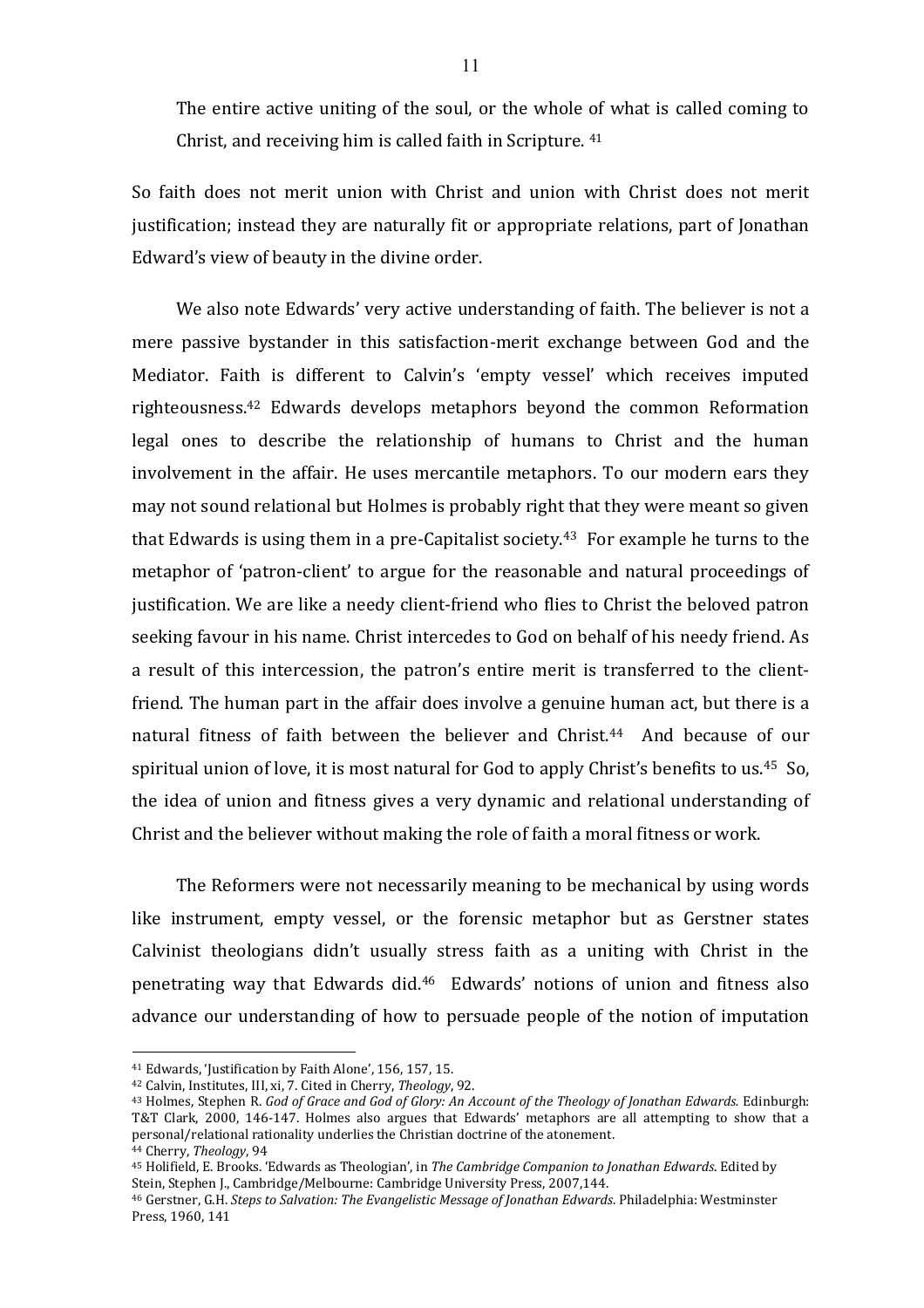today. Holifield states that by the time Edwards wrote his sermon on 'Justification by Faith Alone' (1734), English Arminians had begun to ridicule the notion of imputation. Edwards defended its reasonableness by his notions of union, symmetry and fitness.47 Edwards models the need to find faithful yet innovative ways to persuade sceptics of traditional truths in our day.

### **Obedience**

Edwards uses this language of fitness and condition to make a clear connection between justification and transformed living. In fact Edwards gave much attention in his writings on justification to this very debate brought about by Arminianism and Antinomianism. Edwards argues that obedience is a second order non-causal condition. Edwards strongly asserts that faith and obedience is a necessary connection.

The tendency of grace in the heart to holy practice is very direct, and the connexion most natural, close and necessary. True grace is not an inactive thing… <sup>48</sup>

Edwards sees obedience as a result of the Spirit's work and not a cause of justification. He sees no contradiction between the message of Paul and James. He interprets James as describing the manifestation of justification not cause of justification. So, we can insist that our obedience necessarily accompanies our justification as its condition, without being charged with works-righteousness.

Union with Christ is also the foundation from which to view post-justification blessing. Good works by the believer who already stands in Christ, appropriately merits God's reward. It is after justification and because we are in Christ that evangelical obedience has a rightful place as 'moral fitness.' Even then our works are Christ's works. The positive imputation of Christ's righteousness continues for the regenerate person even after justification. $49$  The value of good works is founded in and derived from Christ's worthiness.<sup>50</sup>

<sup>47</sup> Holifield, E. Brooks. 'Edwards as Theologian', 114.

<sup>&</sup>lt;sup>48</sup> Edwards, J.E. Religious Affections, [http://www.ccel.org/ccel/edwards/affections.txt,](http://www.ccel.org/ccel/edwards/affections.txt) no page no.

<sup>49</sup> Lee, Sang Hyun. 'Grace and Justification by Faith Alone'. Pages 130-146 in *The Princeton Companion to Jonathan Edwards.* Edited by Sang Hyun Lee. Princeton and Oxford: Princeton University Press, 2005, 143. <sup>50</sup> Edwards, *Justification by Faith*, 190-191, 215.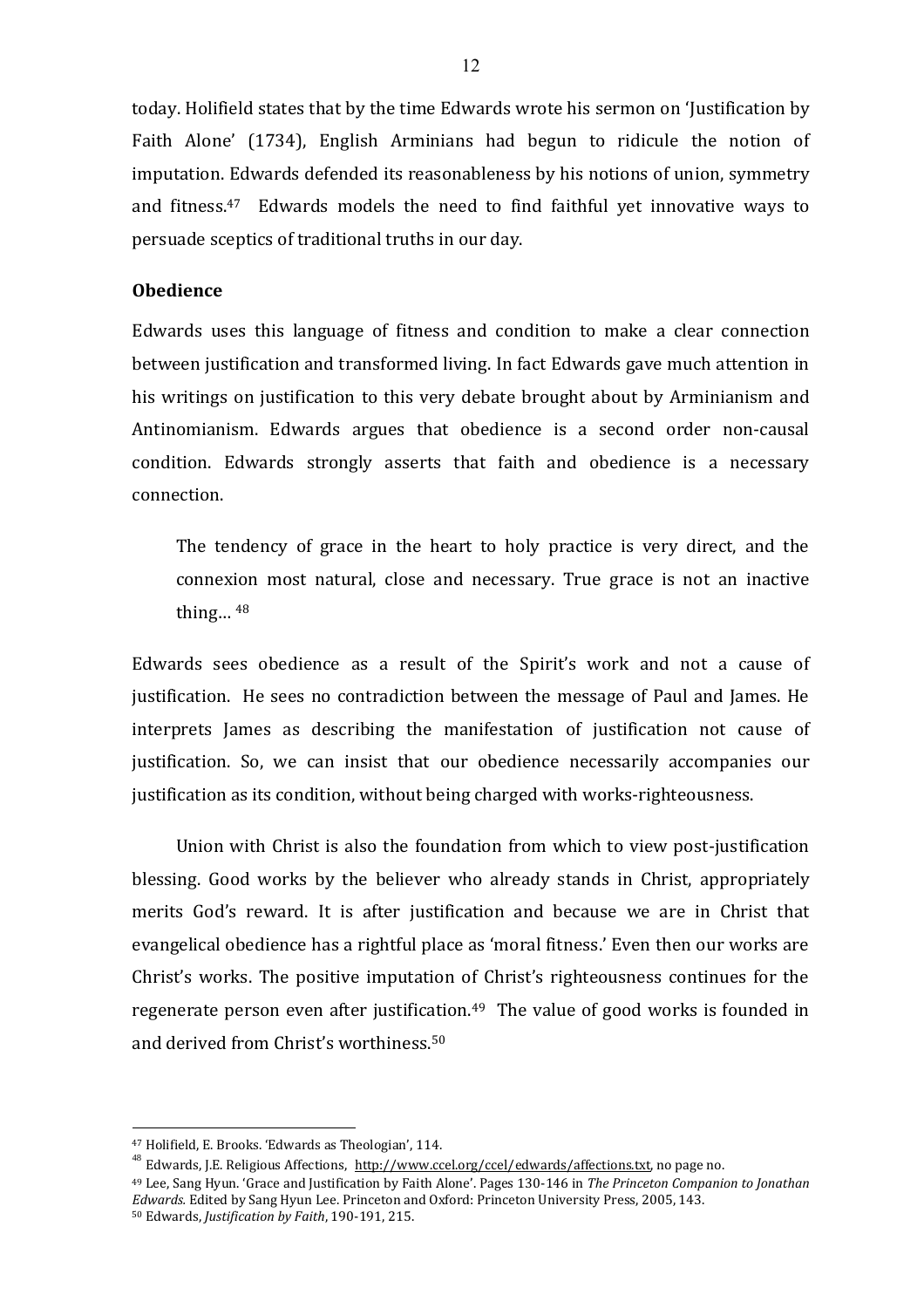So union with Christ plays a vital role in Edwards' attempt to preach the Bible accurately as well as resolving the debates concerning causation between faith, justification and obedience. It is our union with Christ, which provides the right foundation of both our justification and our sanctification. To the Arminian it makes clear that no ground exists for human boasting before God, and to the Antinomian it makes clear that obedience is an absolute necessity. Edwards' well known quote sums up his argument well:

God don't give those that believe, an union *with*, or an interest *in* the Savior, in reward for faith, but only because faith is the soul's active uniting with Christ, or is itself the very act of unition, on their part … what is **real** in the union between Christ and his people, is the foundation of what is **legal**; that is, it is something really in them, and between them, uniting them, that is the ground of the suitableness of their being accounted as one by the Judge …<sup>51</sup>

According to Perry, Edwards' soteriology in relation to union with Christ, and use of fitness and conditions to rightly explain causality, was a mix of Newton and Locke's philosophical thinking. However as Cherry and Logan argue, Edwards stood consciously within the parameters of Reformed orthodoxy and was compatible with Calvin. <sup>52</sup> Edwards teaches us the right order between careful theology and philosophical thought. His purpose 'was not to reformulate eighteenth century ideas in terms of Christian thought but to restate Christian thought in eighteenth century ideas.'<sup>53</sup>

Edwards' arguments are effective for his case in proving that the belonging of faith to union with Christ is founded in the very nature of God. So, it is not a strange phenomenon required but is connected to God's ultimate purpose, design, and delight and so glorifies Him.<sup>54</sup> It also appears that in the history of God's redemptive work faith and obedience belong together. Edwards placed justification by faith alone firmly in the covenant of grace.<sup>55</sup> However Edwards wants to demonstrate that holiness of life is still God's desire for those under the new covenant as it was under

1

<sup>53</sup> Bogue, Carl.F. *Jonathan Edwards and the Covenant of Grace* Cherry Hill: Mack Publishing Company, 1975, 12, citing Elwood, Elwood *the Philosophical Theology of Edwards*, New York : Columbia University Press, 1960, 155. <sup>54</sup> Lee, 'Grace and Justification,' 145.

<sup>51</sup> Edwards, 'Justification by Faith Alone,' 158. Bold type mine.

<sup>52</sup> Logan, 'The Doctrine of Justification in the Theology of Jonathan Edwards', 35-36. Cherry, *Theology,* 98.

<sup>55</sup> Bogue, C. *Jonathan Edwards and the Covenant of Grace, 238.*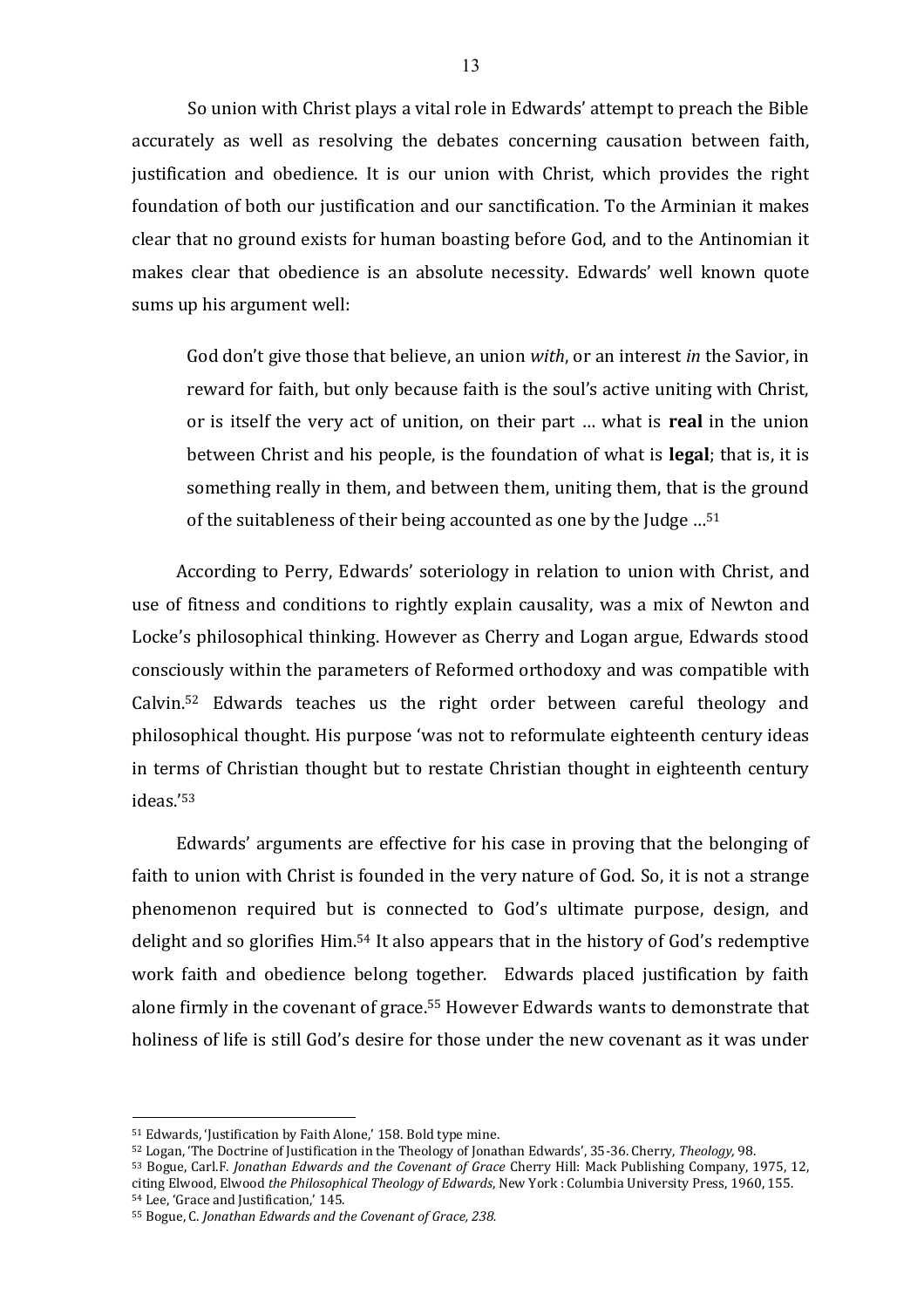the old. Even though delivered in a different manner under the two covenants, the commands to holiness are the same and emerge from the predictable nature of God:

That God hath so ordered the covenant of grace that it should agree with a mere covenant of works [in] that respect, that … justification is always connected with holiness in the person justified … arises from the holiness of God and from his love to holiness and hatred of sin … Because God was holy, and delighted in holiness and hated sin, therefore he would appoint no way of justification but such as tended to promote holiness.<sup>56</sup>

### **Criticisms of Edwards and Justification**

Having mentioned many positive contributions so far it is necessary to raise some possible objections to Edwards' attempts to understand justification.

Some commentators appreciate the emphasis on union for its relational reality. However they wonder whether Edwards' soteriology lacks Luther's gospel promise, which Christ speaks to us.<sup>57</sup> The fact that some of Edwards' followers became liberal demands asking why. Does Edwards' highlighting the new inward perception of union with Christ end up downplaying the objective imputatory nature of justification? Perhaps. Some might also suggest Edwards gets the order wrong. Instead of what is 'real' being the foundation of what is 'legal', it should be the other way around. Some say that Edwards' choice of words to describe the 'one holy act of faith', carries too much of the idea of faith as an inherent good or disposition in the believer prior to justification, which sounds too close to making faith a sanctified act worthy of reward. In fact Schafer is one of those who accuses Edwards of that.<sup>58</sup> Some add that making persevering faith a second act of faith necessary for final justification makes Edwards too Roman Catholic.<sup>59</sup>

But surely they misunderstand Edwards. I agree with Cherry that 'one holy act of faith' as the condition of salvation is an unfortunate choice of words and may

<sup>56</sup> Edwards, '"Controversies" Notebook: Justification, WJE 21:' WJE 21: 365.

<sup>57</sup> Jenson is one such example. Jenson, *America's Theologian*, 62.

<sup>58</sup> Schafer, T. A. 'Jonathan Edwards and Justification by Faith', 155-156.

<sup>59</sup> Schafer, Ibid. Morimoto agrees that Edwards is in full harmony with the historic reformed doctrine of sanctification but argues that Edwards shows affinities with the Roman Catholic soteriology, and so can build a bridge to ecumenical debate. Morimoto, A. *Jonathan Edwards and the Catholic Vision of Salvation.* University Park: Pennsylvania State University Press, 1995.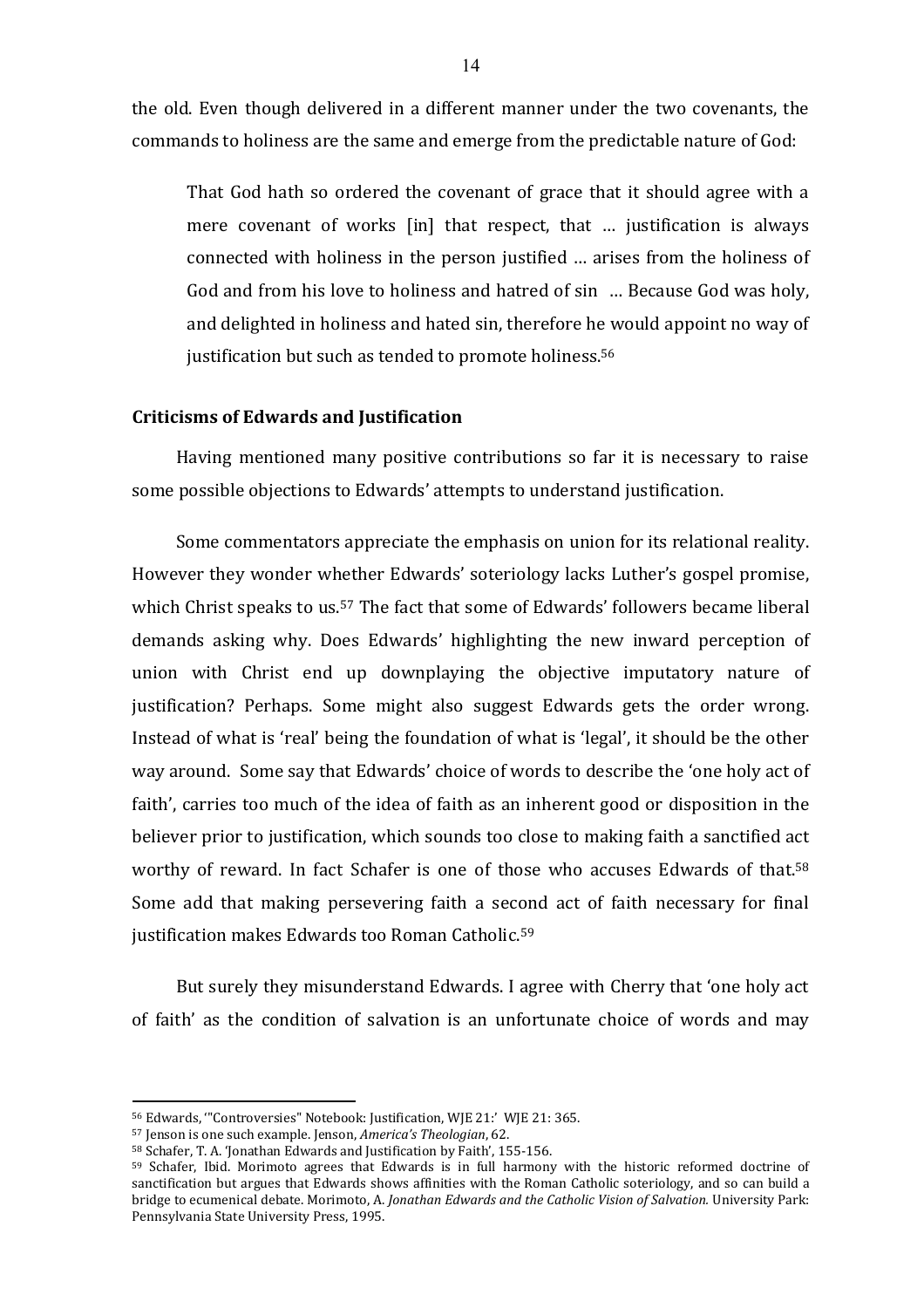obscure the statement that it is the ungodly who is justified. <sup>60</sup> However Edwards' language of fitness is better, and transcends the limitations of the former, showing clearly that Edwards makes justification and sanctification inseparable, and that the good act of faith does not merit justification. In addition, we have seen that the first 'holy' act of faith, as well as holiness after justification can be accepted as holiness by God only by means of a positive imputation of Christ's perfect righteousness.<sup>61</sup> Edwards' arguments are indeed nuanced, and require us to take the time to understand him properly as he seeks to make these useful distinctions, whilst we also recognize the limitations of all language.

We conclude this essay with two reflections on how Edwards advances our understanding of justification in relation to its place and importance to evangelism and mission.

#### **Justification and Evangelism**

We mentioned earlier that Edwards attributed the beginnings of revival in his town to the preaching of justification by faith, and that the surprising fruit was a sign of God's approbation of the doctrine. Edwards' *Faithful Narrative* of that revival was read around the world. In it Edwards writes:

The following discourse of justification, that was preached (though not so fully as it is here printed) at two public lectures, seemed to be remarkably blessed, not only to establish the judgments of many in this truth, but to engage their hearts in a more earnest pursuit of justification, in that way that had been explained and defended; and *at that time,* while I was greatly reproached for defending this doctrine in the pulpit, and just upon my suffering a very open abuse for it, God's work wonderfully brake forth amongst us, and souls began to flock to Christ, as the Savior in whose righteousness alone they hoped to be justified. So that this was the doctrine on which this work in its beginning was founded, as it evidently was in the whole progress of it. <sup>62</sup>

This argument suggests the importance of this doctrine in the context of the Holy Spirit's work of church renewal. Interestingly however, Edwards may not have

<sup>60</sup> Cherry, *Theology,* 96.

<sup>61</sup> Lee, 'Grace and Justification by Faith Alone'. 144.

<sup>62</sup> Edwards, *A Faithful Narrative*, 148-9.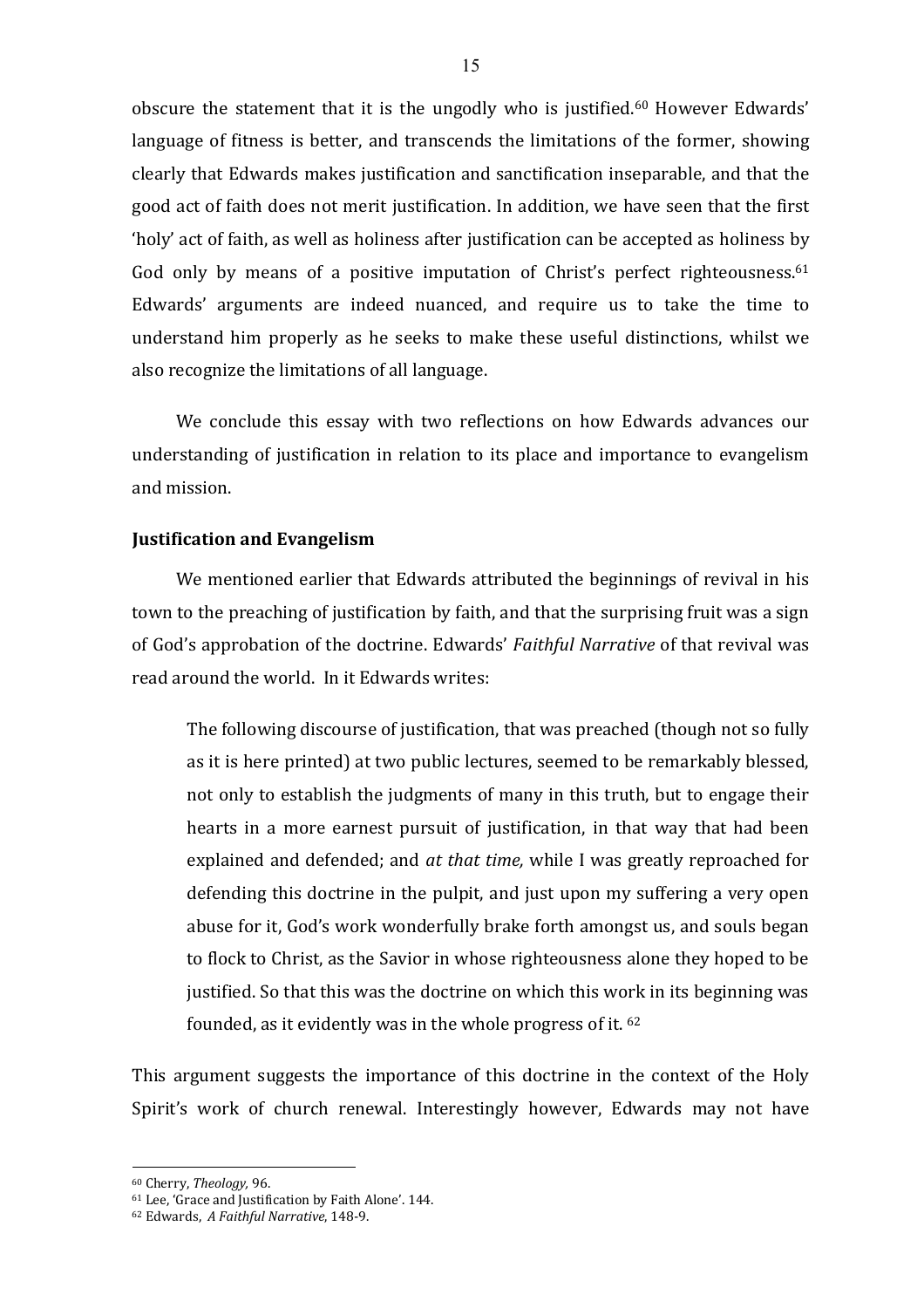intended to make the doctrine of justification the centrepiece in evangelism.<sup>63</sup> His preaching which had such surprising results at the time of the Great Awakening was in many ways a critique of religion.64 However Edwards certainly at least later made the connection between justification and promoting revival, and went on to describe it in the *Faithful Narrative* and to publish the sermons as ways to model to and inspire others to seek revival.

It was both the substance and style of Edwards' sermons that gave them impact. Firstly, in terms of content, it is surely a massive understatement when Edwards says that there was no 'real worth' in his sermons.<sup>65</sup> Obviously Edwards brought great acumen to bear in explaining and defending the Protestant doctrine of justification by faith alone. Edwards not only brought clarity to his congregation on the gospel they perhaps already knew, but he brought unique contributions to the way it was explained and understood.<sup>66</sup> He caused people to think more deeply about theological truths. Many of those fine distinctions and contributions were highlighted above. He cleared the confusion and roadblocks and made it simple and clear for people to come to Christ for salvation. Edwards' formulation of justification did not depend on the many set steps to salvation practiced by traditional Puritan Preparationists. Nor did it depend on any status or education or human virtue as was implicit or even explicit in the Enlightenment or Arminian gospel. Edwards' preaching on justification by faith alone opened the door wide and people came flooding through it to Christ. Wheeler argues that for Edwards, his gospel of equality, and his doctrine of original sin put all on the same level and encourages mutual compassion.<sup>67</sup>

Secondly, Edwards argued also for the 'easy and plain' manner in which he preached these sermons. He suggests that it was the 'frame in which they heard the sermons' which had impact on his hearers.<sup>68</sup> Edwards appears to be commending direct, plain speech in contrast to the preaching style of Arminian sermons which Edwards described as 'too much encumbered with speculative niceties…they have a

<sup>63</sup> Gerstner, J. H. *Jonathan Edwards – A Mini-Theology.* Tyndale House, Illinois, 1987, 83.

<sup>64</sup> Jenson, *America's Theologian*, 63

<sup>65</sup> Edwards, *Preface to Sermons and Discourses*, 794.

<sup>66</sup> Patricia Tracy makes comment on the clarity of his revival preaching. Tracey, Patricia. *Jonathan Edwards Pastor: Religion and Society in Eighteenth-Century Northampton. The Jonathan Edwards Classic Studies Series. Eugene: Wipf & Stock, 2006,* 79. Edwards himself acknowledges the need for accurate distinctions and clear application of thought, Edwards, *Preface to Sermons and Discourses*, 796.

 $67$  Wheeler, R. 'Edwards as Missionary', Cambridge Companion, 205, 207.

<sup>68</sup> Edwards, J. Sermons and Discources, 796.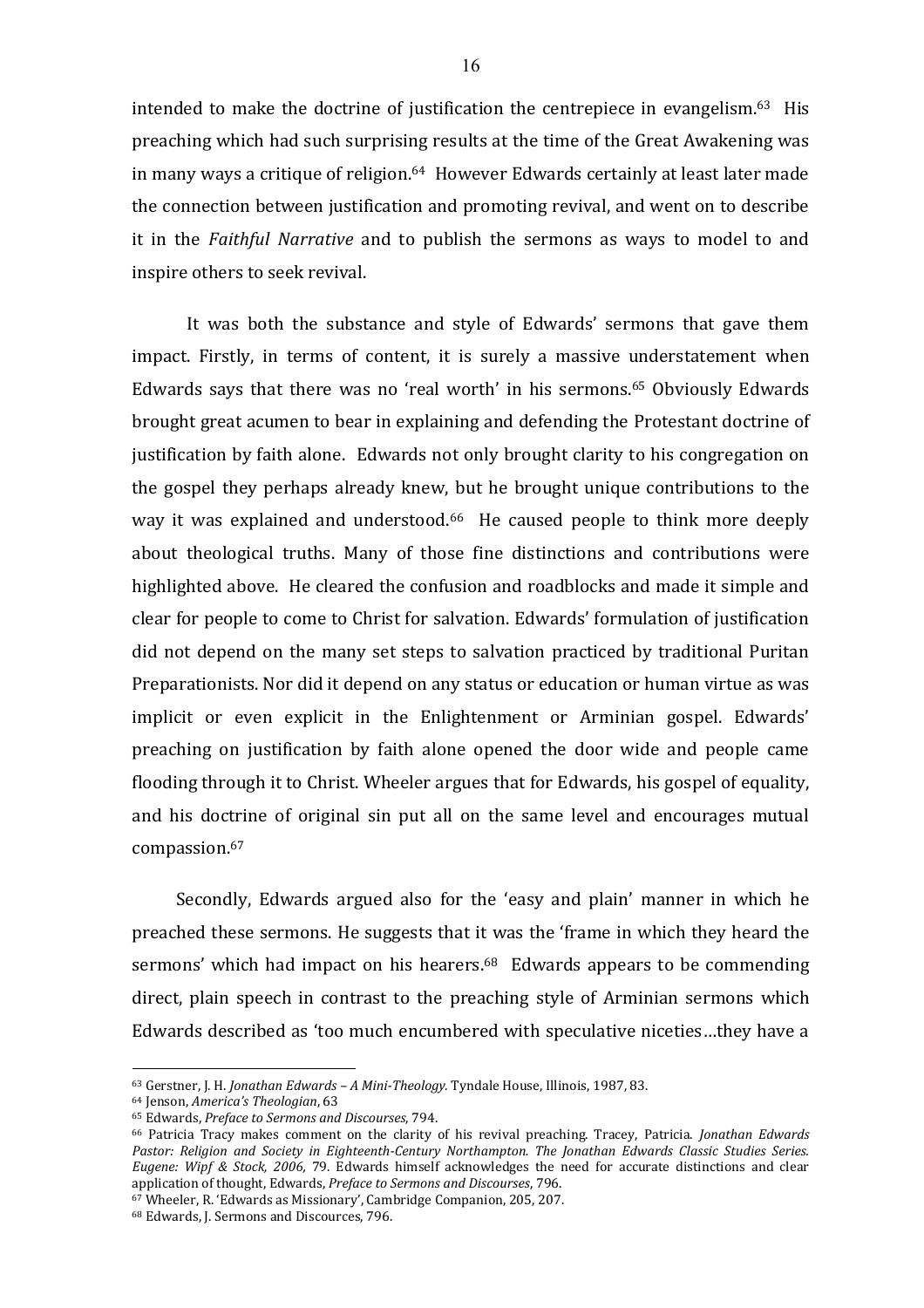show of learning in obscure words, but convey no light to the mind.'<sup>69</sup> Edwards appears to advocate that an unpretentious, plain, direct style will promote the content and meaning of justification.

Therefore, Edwards commends to us an understanding of the central place of justification to revival, as well as the clear and compelling way we should preach it.<sup>70</sup> It also commends Christ's life and death both as necessary to evangelism.

# **Justification and the Transformation of Society**

Not only did Edwards situate justification in the fuller setting of Christ's whole life, death and resurrection, he set it in the wider frame of God's redemptive work in history from the Fall to the final Consummation. In Edwards' *History of the Work of Redemption*, Christ's redemptive life and death forms the central juncture. This full biblical-historical scope showed that Edwards conceived of the gospel eschatologically, not just existentially. Individual appropriation of the gospel was essential but he also wanted his people to see their dynamic place in God's redemptive purposes for the entire creation. 71

The preaching of justification, then, was not just central to renewing individuals, but renewing society. As described above, his frame of redemption was comprehensive and his connection between justification and sanctification inseparable. Edwards promoted revivals more widely, even internationally. When writing about the results of revival in his own town he describes not just the change to individuals' lives but to the whole community.<sup>72</sup> Northampton was filled with God's presence, love, and joy like never before. Whole households were transformed. Marsden also notes that old rivalries between people in the town ceased, and they had allowed residents to cut much needed wood on private land.<sup>73</sup> Edwards saw God bring wonderful order and blessing through the doctrine of justification preached in the revivals. This corporate renewal is an important framework in which to see the revivals because Edwards could be misunderstood to preach merely an individual experience of salvation from sin and wrath. But his preaching was in the context of a

<sup>69</sup> Sermons and Discourses, 795.

<sup>70</sup> Wilson H. Kimnach, 'Edwards as Preacher', in *The Cambridge Companion to Jonathan Edwards* (ed. S. J. Stein; Cambridge: University Press, 2007), 114.

<sup>71</sup> Edwards took his congregation through a very long series of sermons outlining this meta-narrative

<sup>72</sup> Edwards, 'Faithful Narrative,' 151, 158-159.

<sup>73</sup> Marsden, George M. *Jonathan Edwards: A Life*. New Haven: Yale University Press, 2003, 293.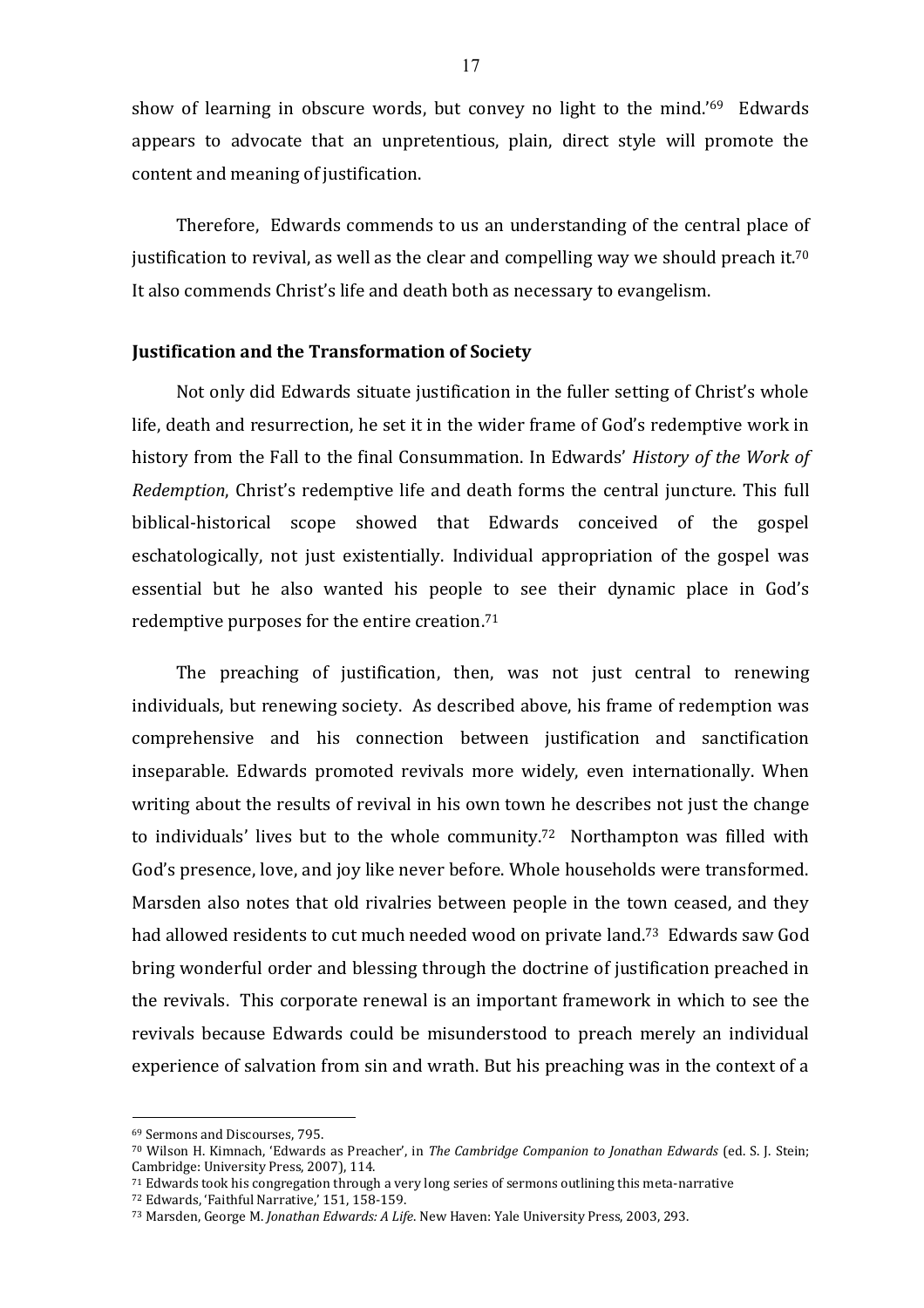society structured by covenants.<sup>74</sup> Theologically and socially, people understood themselves collectively rather than individually, and salvation naturally had social implications. In Edwards' mind, preaching of justification may well have also been a strategy to counter the threats to order by an Arminian gospel and Enlightenment self-determination. Given that Edwards also had a progressive view of history leading to the millennium,<sup>75</sup> revivals were optimistic signs of progress. Regardless of whether a Christian today shares Edwards' millennial views, Edwards still challenges us to view preaching justification by faith alone as a Kingdom strategy to restore individuals and, by implication, society. This is at the heart of God, and a priority for us at all times until Jesus returns and God is all in all (1 Cor 15.28).

# **Conclusion**

There is no doubt that Jonathan Edwards has left a positive legacy for theological and scholarly debate on this doctrine of justification. He was a man of the eighteenth century who defended traditional doctrines in distinctly modern ways.76 He sought to engage with the society in which he lived and employed the philosophical thinking of his day to advance understanding of justification by faith alone. But he was not just a thinker, he was a pastor, and the purpose of his deliberations were always practical. He wanted his people to have the comfort and assurance and joy of Christ in salvation and know the blessing of a life lived in him. His defence of the doctrine in the face of the enemies of his day was to preserve 'the old Protestant doctrine'77, not only for the sake of individuals, but for the sake of the transformation of society, and to bring forth the Kingdom of God. Edwards' theology may be relevantly applied to our myopic theological and social vision and Western individualism, which influence the preaching of a truncated gospel. Edwards' wide theological vision helped to place the work of Christ in its larger setting of the redemption of the world. He develops the familiar Reformed understanding of the two-fold work of Christ – his obedience in death and obedience in life – to preach Christ's comprehensive and completed cross-work which brings salvation from our past, and for our present and future life. Christ's positive righteousness is a salutary reminder for us today, for the moment a church or Christian loses the vision of this positive salvation of Christ, Christianity

<sup>74</sup> See footnote 11.

<sup>75</sup> Marsden, *A Life,* 193.

<sup>76</sup> Marsden, *A Life*, 456

<sup>77</sup> Edwards, *Sermons and Discourses*, 795.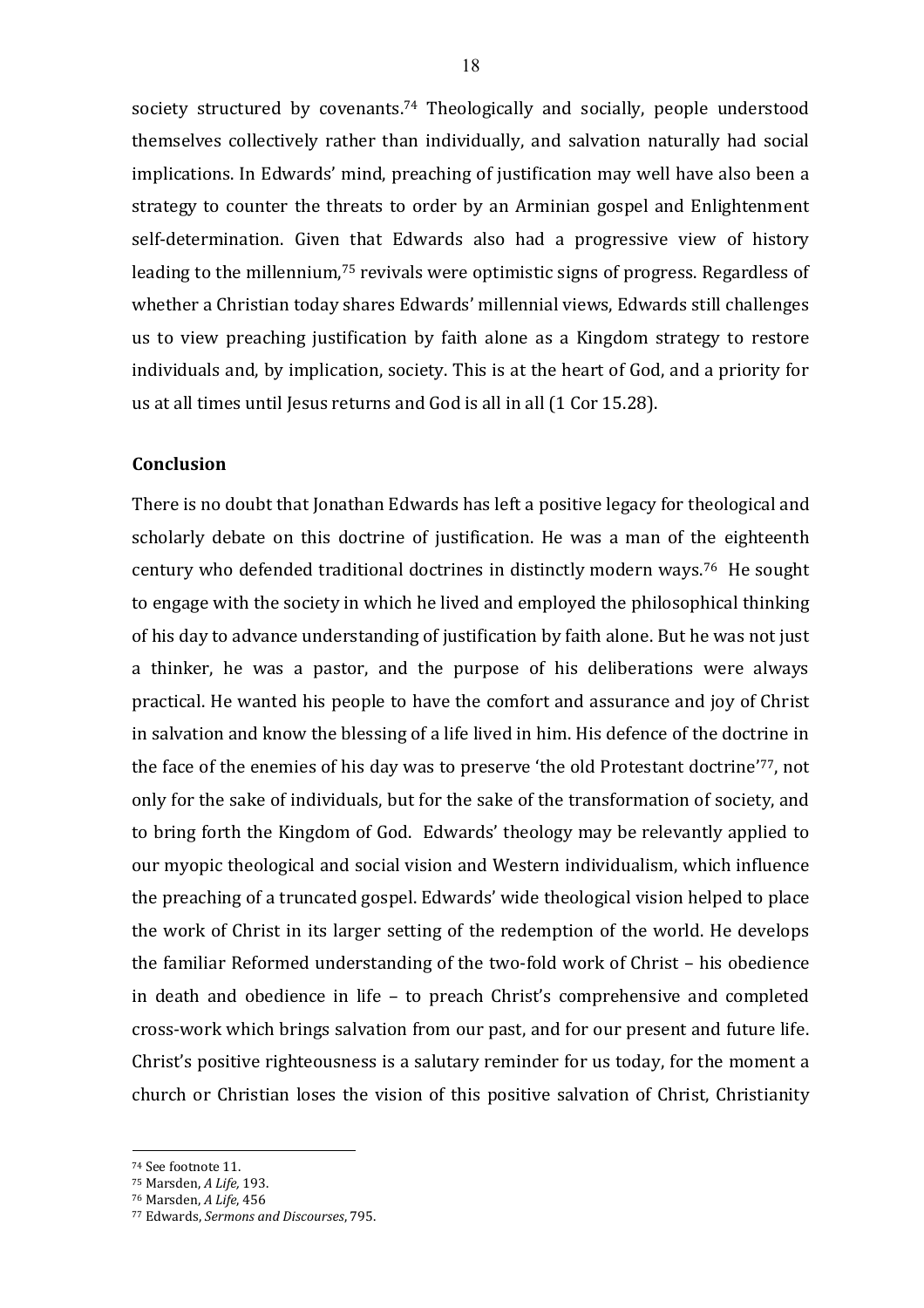becomes a religious insurance scheme.<sup>78</sup> Edwards emphasises this full-orbed gospel. Edwards also provides the right foundation for understanding evangelical obedience as an expression of justification. His main contribution is clarifying the role that human faith plays to justification, and he brings insight to the question by advancing the biblical concept of union with Christ. This was not a new doctrine but Edwards gives it an increased emphasis,<sup>79</sup> and further precision.<sup>80</sup> He highlights the relationality of it as well as making our union with Christ the focus of all the benefits of Christ. This is also helpful for us as we seek to find new ways to explain the work of Christ to complement the traditional legal metaphors. Edwards' use of philosophical thinking and terms like fitness and order also help explain that our act of human faith is not on the level of merit but on a different level of God's natural character. In the same sense holiness is to be seen as a moral fitness flowing out of God's consistent design and eternal purposes for the world. Edwards' attempt to explain aspects of justification via cause-condition distinctions may sound strange and difficult to modern ears, and is not perfect, <sup>81</sup> however one advantage is that it maintains the 'is' *and* the 'ought' of the gospel, the indicative *and* the imperative. <sup>82</sup> This is also necessary for our times.

Indeed Edwards encourages the need for accurate distinctions and application of thought to the doctrine of justification today, when he says, in speaking of the doctrine, 'though they (the scriptures) contain something that is easy…that even the weakest Christian can understand…, yet they contain great mysteries, and there is room for progress in the knowledge of them, and doubtless will be to the end of the world… ' <sup>83</sup>

<sup>78</sup> Jenson, America's Theologian, 60.

<sup>79</sup> Bogue, *Jonathan Edwards and the Covenant of Grace* 241

<sup>80</sup> Gerstner, *Mini-Theology*, 83.

<sup>81</sup> See Logan who says 'the cause-condition distinction works well (not perfectly – just "well"). Logan, 'The Doctrine of Justification in the Theology of Jonathan Edwards', 47. <sup>82</sup> Ibid,47.

<sup>83</sup> Edwards, *Preface to Sermons and Discourses*, 796.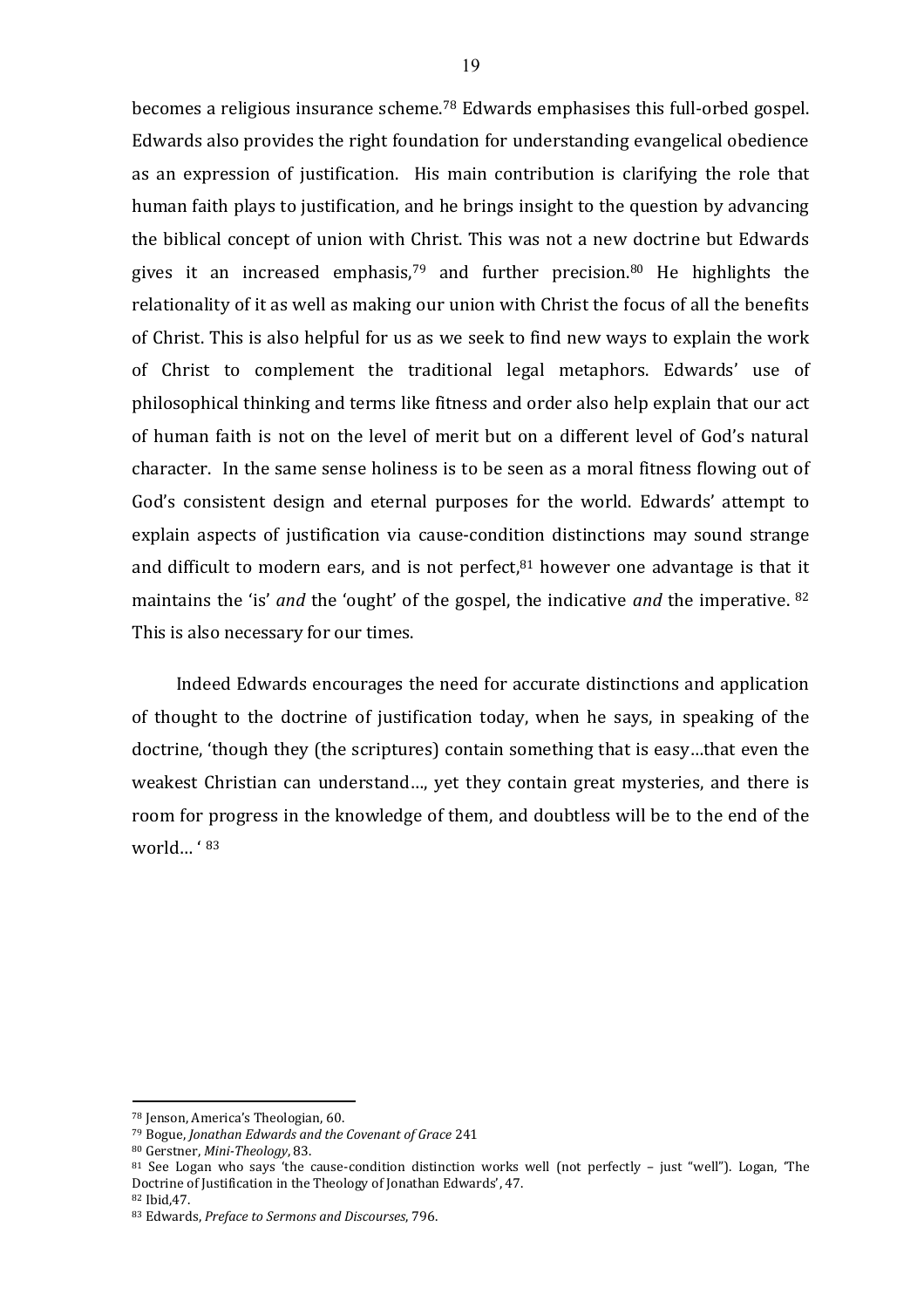- Biehl, Craig. *The Infinite Merit of Christ: The Glory of Christ's Obedience in the Theology of Jonathan Edwards*. Jackson, USA, Reformed Academic Press, 2009.
- Bogue, Carl. F. *Jonathan Edwards and the Covenant of Grace* Cherry Hill: Mack Publishing Company, 1975.
- Chamberlain, Ava. 'Editor's Introduction', pages 1-48 in *The "Miscellanies" 501-832.* WJE18. Edited by Ava Chamberlain. New Haven and London: Yale University Press, 2001.
- Cherry, Conrad. *The Theology of Jonathan Edwards: A Reappraisal.* Bloomington: Indiana University Press, 1990.
- Edwards, Jonathan. 'A Faithful Narrative'. Pages 97-211 in *The Great Awakening.* WJE 4. Edited by C. C. Goen. New Haven: Yale University Press, 1972.
- --------. *A History of the Work of Redemption.* WJE 9. New Haven: Yale University Press, 1989.
- --------. 'A Sinner is not Justified in the Sight of God except through the Righteousness of Christ Obtained by Faith'. Pages 60-66 in *Sermons and Discourses 1723- 1729.* WJE 14. Edited by Kenneth P. Minkema. New Haven: Yale University Press, 1997.
- --------. '"Controversies" Notebook: Justification'. Pages 328-413 in *Writings on the Trinity, Grace and Faith.* WJE 21. Edited by Sang Hyun Lee. New Haven and London: Yale University Press, 2003.
- --------. 'Justification by Faith Alone'. Pages 143-242 in *Sermons and Discourses 1734- 1738.* WJE 19. Edited by Max X. Lesser. New Haven and London: Yale University Press, 2001.
- --------. *Notes on Scripture*. The Works of Jonathan Edwards, Vol 15. Edited by Stephen J. Stein. New Haven and London: Yale University Press, 1998.
- --------. 'Preface to *Discourses on Various Important Subjects*'. Pages 793-798 in *Sermons and Discourses 1734-1738.* WJE 19. Edited by Max X. Lesser. New Haven and London: Yale University Press, 2001.
- --------. The "Miscellanies" 1153-1360. WJE23 Edited by Douglas A. Sweeney. New Haven and London: Yale University Press, 2004.
- --------. 'The Justice of God in the Damnation of Sinners'. Pages 336-376 in *Sermons and Discourses 1734-1738.* WJE 19. Edited by Max X. Lesser. New Haven and London: Yale University Press, 2001.
- Gerstner, J. H. *Jonathan Edwards – A Mini-Theology.* Tyndale House, Illinois, 1987.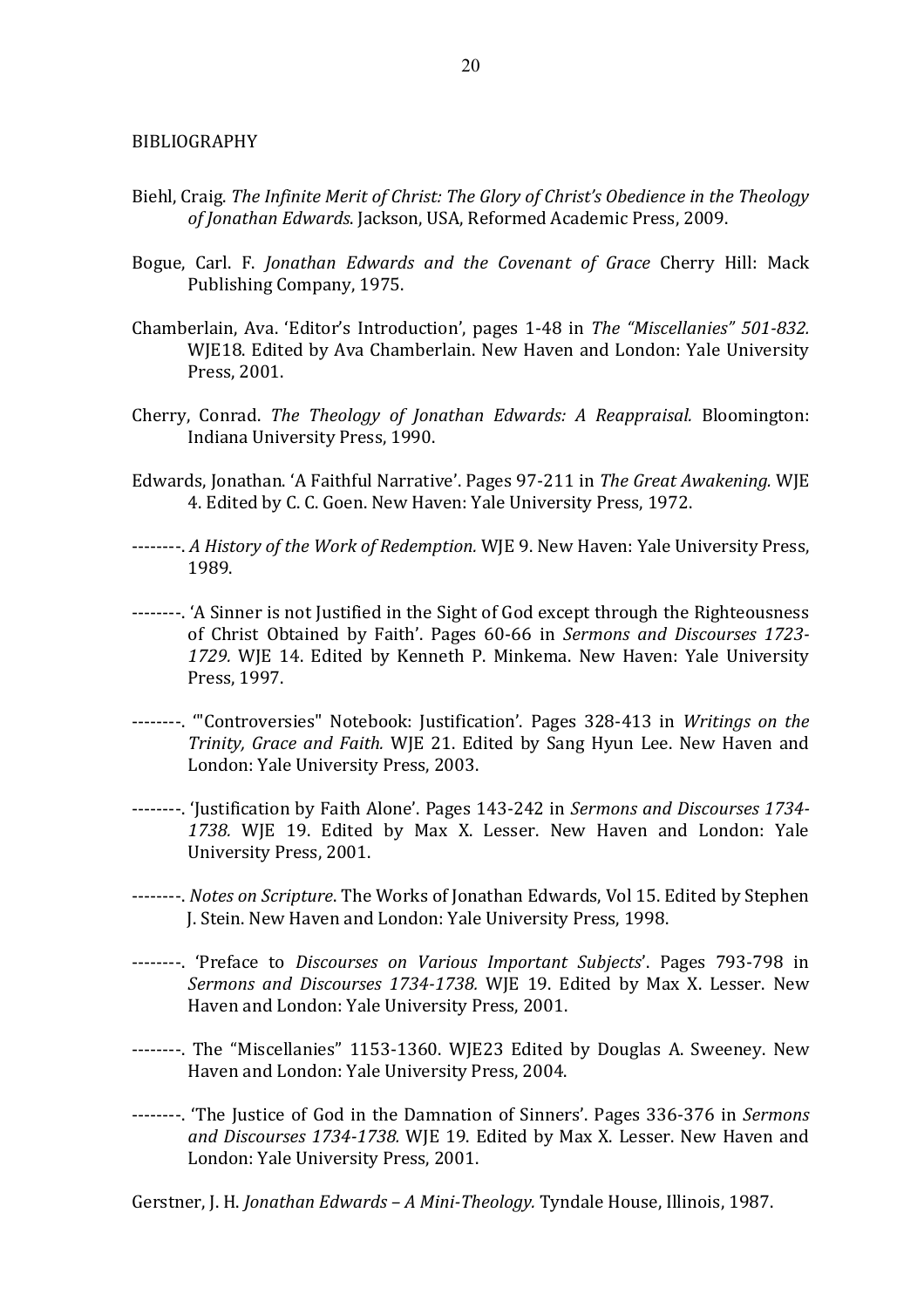- --------, *Steps to Salvation: The Evangelistic Message of Jonathan Edwards*. Philadelphia: Westminster Press, 1960.
- Goen, Clarence C. 'Editor's Introduction'. Pages 1-95 in *The Great Awakening.* WJE 4. Edited by Clarence C. Goen. New Haven: Yale University Press, 1972.
- Holifield, E. Brooks. 'Edwards as Theologian' in *The Cambridge Companion to Jonathan Edwards*. Edited by Stein, Stephen J., Cambridge/Melbourne: Cambridge University Press, 2007.
- --------, *Theology in America: Christian Thought from the Age of the Puritans to the Civil War.* New Haven/London, Yale Press, 2003.
- Holmes, Stephen R. *God of Grace and God of Glory: An Account of the Theology of Jonathan Edwards.* Edinburgh: T&T Clark, 2000.
- Jenson, Robert W. *America's Theologian: A Recommendation of Jonathan Edwards.* New York/Oxford: Oxford University Press, 1988.
- Lee, Sang Hyun. 'Grace and Justification by Faith Alone'. Pages 130-146 in *The Princeton Companion to Jonathan Edwards.* Edited by Sang Hyun Lee. Princeton and Oxford: Princeton University Press, 2005.
- Logan, Samuel T., Jr. 'The Doctrine of Justification in the Theology of Jonathan Edwards'. *Westminster Theological Journal* 46/1 (1984): 26-52.
- Marsden, George M. *Jonathan Edwards: A Life*. New Haven: Yale University Press, 2003.
- McDermott, Gerald R. 'Jonathan Edwards on Justification: Closer to Luther or Aquinas?'. *Reformation and Revival Journal* 14 (2005) 119-138.
- McGrath, Alister E. *Iustitia Dei: A History of the Christian Doctrine of Justification.* Cambridge: University Press, 2005.
- McLoughlin, William, G. *Revivals, Awakenings, and Reform: An Essay on Religion and Social Change in America, 1607-1977*. Chicago History of American Religion; Chicago: University of Chicago Press, 1978
- Miller, Perry. *Jonathan Edwards.* Lincoln: University of Nebraska Press, 2005.
- Minkema, Kenneth P. 'Preface to the Period'. Pages 3-46 in *Sermons and Discourses 1723-1729.* Works of Jonathan Edwards 14. Edited by Kenneth P. Minkema. New Haven: Yale University Press, 1997.
- Morimoto, A. *Jonathan Edwards and the Catholic Vision of Salvation.* University Park: Pennsylvania State University Press, 1995.
- Schafer, T. A. 'Jonathan Edwards and Justification by Faith'. *Church History* 20 (1951) 55-67.